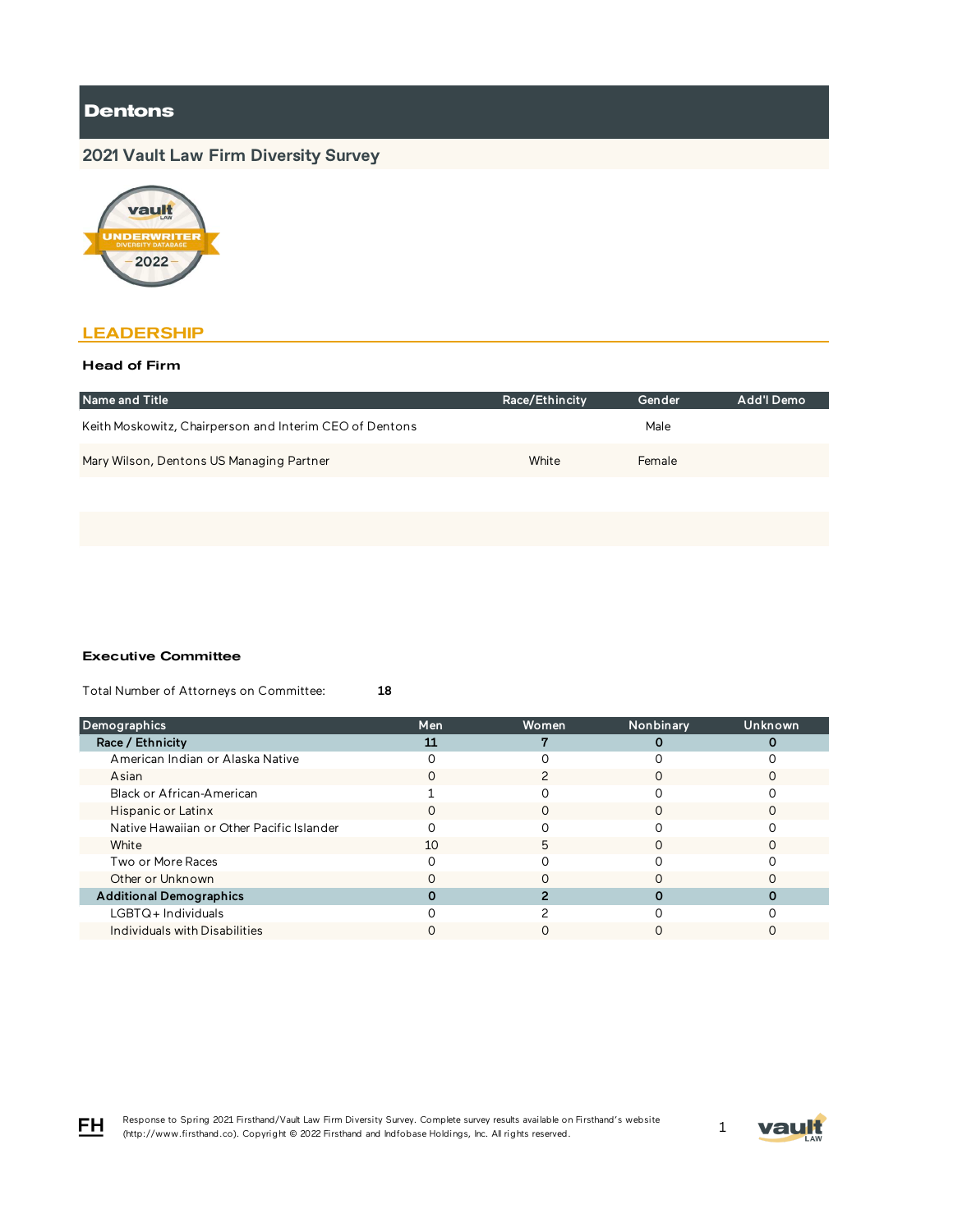### **2021 Vault Law Firm Diversity Survey**

#### DEI Professional

Does the firm have a chief diversity officer, director of diversity, or other professional(s) leading the firm's diversity, equity, and inclusion initiatives?

### Yes

#### Name and Title

Ada Ejikeme, Head of Diversity and Inclusion

DEI Committee

Does the firm have a diversity, equity, and inclusion committee or the equivalent? Yes In what year was the committee formed? 2017

Total Number of Attorneys on DEI Committee: 14

| Demographics                              | Men | Women | Nonbinary | Unknown |
|-------------------------------------------|-----|-------|-----------|---------|
| Race / Ethnicity                          | 6   |       |           |         |
| American Indian or Alaska Native          |     |       |           |         |
| Asian                                     |     |       |           |         |
| Black or African-American                 |     |       |           |         |
| Hispanic or Latinx                        |     |       |           |         |
| Native Hawaiian or Other Pacific Islander |     |       |           |         |
| White                                     |     |       |           |         |
| Two or More Races                         |     |       |           |         |
| Other or Unknown                          |     |       |           |         |
| <b>Additional Demographics</b>            |     |       |           |         |
| LGBTQ+Individuals                         |     |       |           |         |
| Individuals with Disabilities             |     |       |           |         |

N/A Is the firm women-owned, minority-owned, and/or LGBTQ+-owned?

Does the firm have a non-discrimination policy in the employee handbook or elsewhere in firm materials?

Yes

Response to Spring 2021 Firsthand/Vault Law Firm Diversity Survey. Complete survey results available on Firsthand's website Response to Spring 2021 Firsthand/vault Law Firm Diversity Survey. Complete survey results available on Firsthand s website<br>(http://www.firsthand.co). Copyright © 2022 Firsthand and Indfobase Holdings, Inc. All rights rese



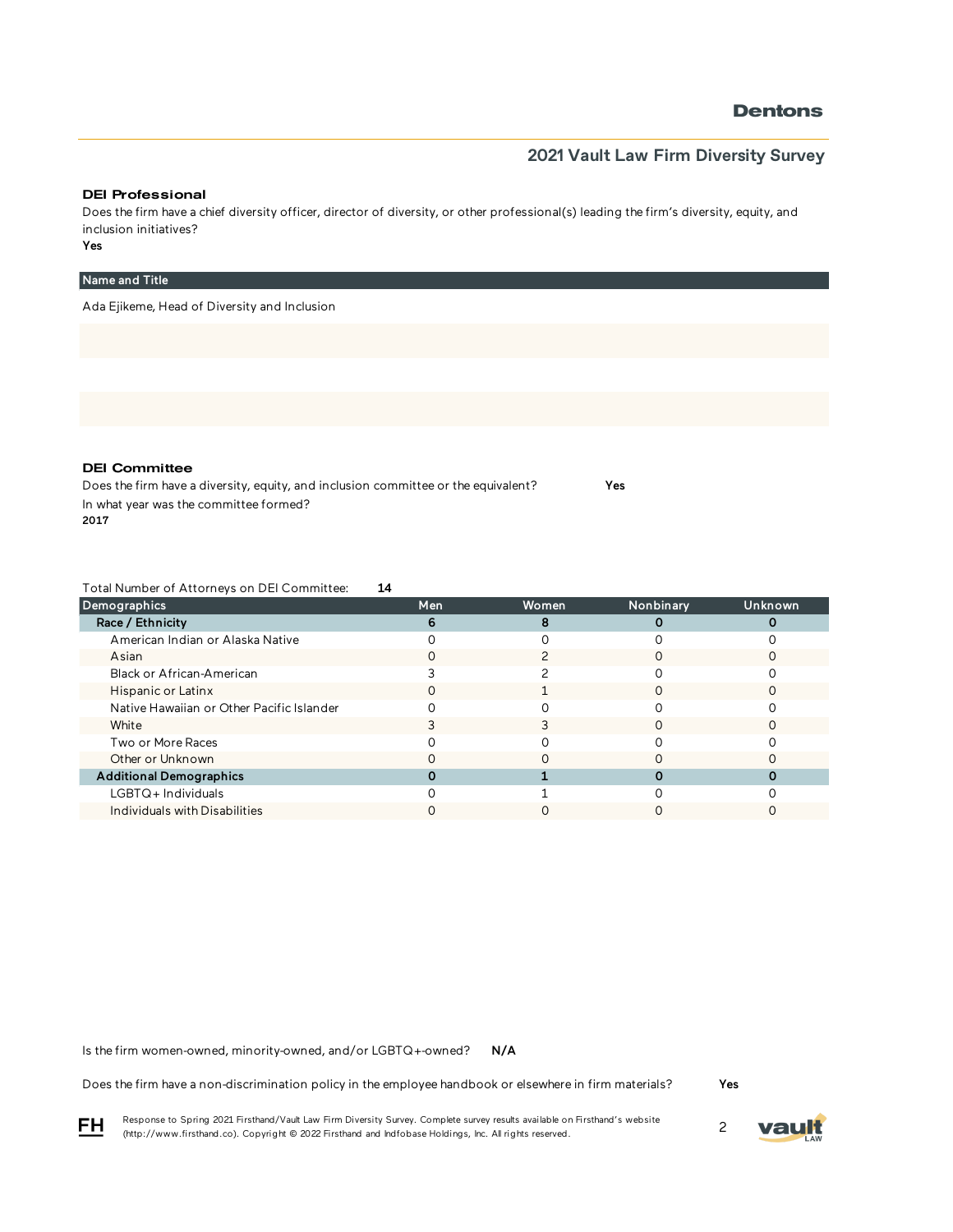### ATTORNEY DEMOGRAPHICS

#### Attorney Headcount

740 Total attorneys in U.S. offices

11,319 Total attorneys worldwide (including all U.S. and global offices)

#### U.S. Associates

FH

275 Total number of U.S.-based associates

| Demographics                              | Men | Women | Nonbinary | Unknown |
|-------------------------------------------|-----|-------|-----------|---------|
| Race / Ethnicity                          | 131 | 144   |           |         |
| American Indian or Alaska Native          |     | 4     |           |         |
| Asian                                     | 11  | 26    |           |         |
| Black or African-American                 | 6   | 10    |           |         |
| Hispanic or Latinx                        | 6   | 9     | O         |         |
| Native Hawaiian or Other Pacific Islander |     |       |           |         |
| White                                     | 102 | 89    |           |         |
| Two or More Races                         |     | 5     |           |         |
| Other or Unknown                          |     |       |           |         |
| <b>Additional Demographics</b>            | 12  | 16    |           |         |
| LGBTQ+Individuals                         |     | 10    |           |         |
| Individuals with Disabilities             |     | 6     |           |         |

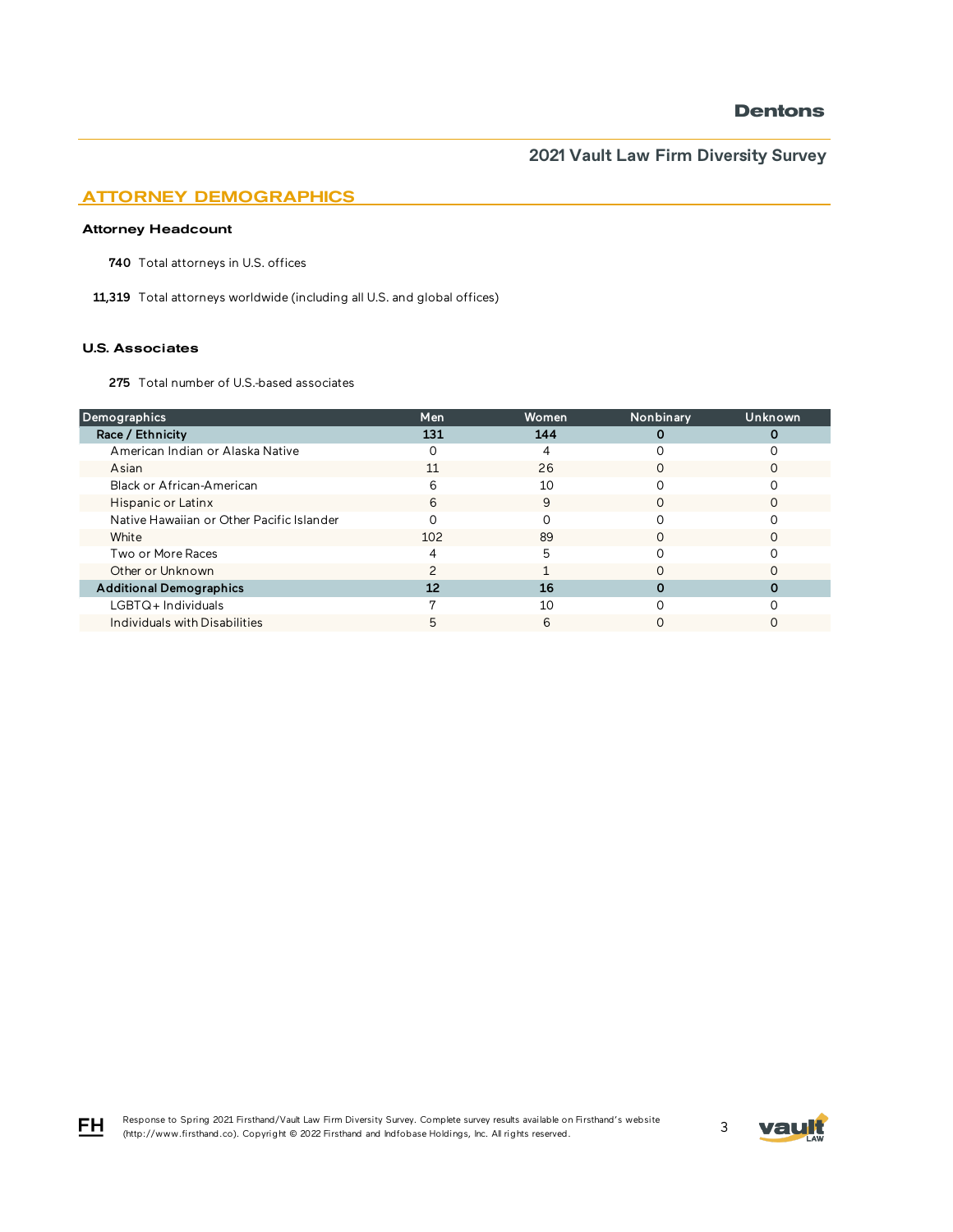# **2021 Vault Law Firm Diversity Survey**

### U.S. Equity Partners

384 Total Equity Partners

| Demographics                              | Men | Women | Nonbinary | Unknown |
|-------------------------------------------|-----|-------|-----------|---------|
| Race / Ethnicity                          | 289 | 95    |           |         |
| American Indian or Alaska Native          |     |       |           |         |
| Asian                                     | 20  |       |           |         |
| Black or African-American                 | 9   |       |           |         |
| Hispanic or Latinx                        | 8   |       | $\Omega$  |         |
| Native Hawaiian or Other Pacific Islander |     |       |           |         |
| White                                     | 245 | 83    |           |         |
| Two or More Races                         | 6   |       |           |         |
| Other or Unknown                          |     |       |           |         |
| <b>Additional Demographics</b>            | 14  | 6     |           |         |
| $LGBTQ+$ Individuals                      |     |       |           |         |
| Individuals with Disabilities             | 10  |       |           |         |

#### U.S. Non-Equity Partners

0 Total Non-Equity Partners

| Demographics                              | <b>Men</b> | Women | Nonbinary | Unknown |
|-------------------------------------------|------------|-------|-----------|---------|
| Race / Ethnicity                          |            |       |           |         |
| American Indian or Alaska Native          |            |       |           |         |
| Asian                                     |            |       |           |         |
| Black or African-American                 |            |       |           |         |
| Hispanic or Latinx                        |            |       |           |         |
| Native Hawaiian or Other Pacific Islander |            |       |           |         |
| White                                     |            | ∩     | ∩         |         |
| Two or More Races                         |            |       |           |         |
| Other or Unknown                          |            |       |           |         |
| <b>Additional Demographics</b>            |            |       |           |         |
| LGBTQ+Individuals                         |            |       |           |         |
| Individuals with Disabilities             |            |       |           |         |

*All our partners have equity.* 

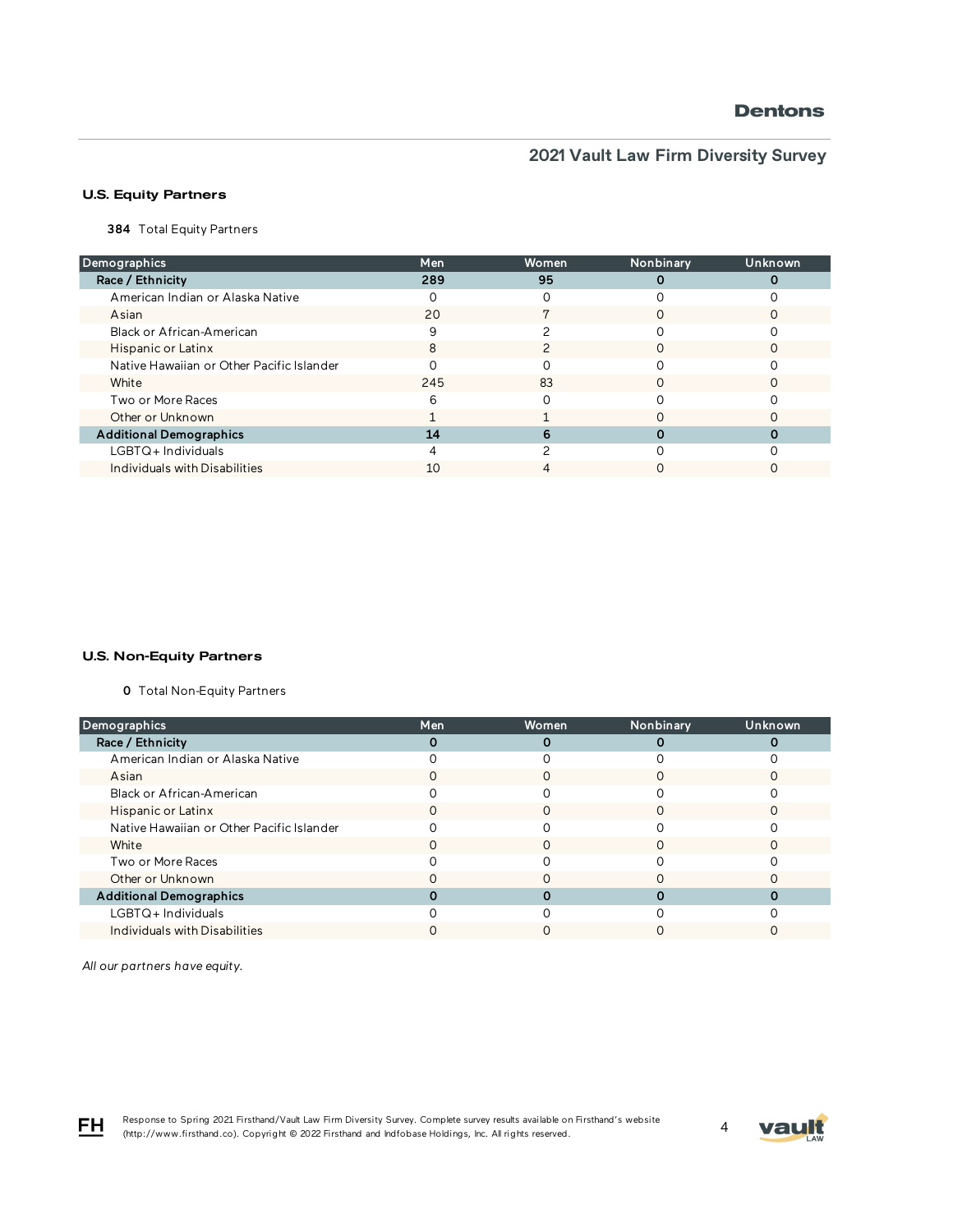# **2021 Vault Law Firm Diversity Survey**

### U.S. Counsel / Of Counsel

110 Total Counsel / Of Counsel

| Demographics                              | Men | Women | Nonbinary | Unknown |
|-------------------------------------------|-----|-------|-----------|---------|
| Race / Ethnicity                          | 70  | 40    |           |         |
| American Indian or Alaska Native          |     |       |           |         |
| Asian                                     |     | 4     |           |         |
| Black or African-American                 |     |       |           |         |
| Hispanic or Latinx                        |     |       |           |         |
| Native Hawaiian or Other Pacific Islander |     |       |           |         |
| White                                     | 62  | 32    |           |         |
| Two or More Races                         |     |       |           |         |
| Other or Unknown                          |     |       |           |         |
| <b>Additional Demographics</b>            |     |       |           |         |
| LGBTQ+Individuals                         |     |       |           |         |
| Individuals with Disabilities             |     |       |           |         |

#### U.S. Non-Partner-Track Attorneys

18 Total Non-Partner-Track Attorneys

| Demographics                              | <b>Men</b> | Women | Nonbinary | Unknown |
|-------------------------------------------|------------|-------|-----------|---------|
| Race / Ethnicity                          |            | 14    |           |         |
| American Indian or Alaska Native          |            |       |           |         |
| Asian                                     |            |       |           |         |
| Black or African-American                 |            |       |           |         |
| Hispanic or Latinx                        |            |       |           |         |
| Native Hawaiian or Other Pacific Islander |            |       |           |         |
| White                                     |            | 9     | ∩         |         |
| Two or More Races                         |            |       |           |         |
| Other or Unknown                          |            |       |           |         |
| <b>Additional Demographics</b>            |            |       |           |         |
| $LGBTQ+$ Individuals                      |            |       |           |         |
| Individuals with Disabilities             |            |       |           |         |

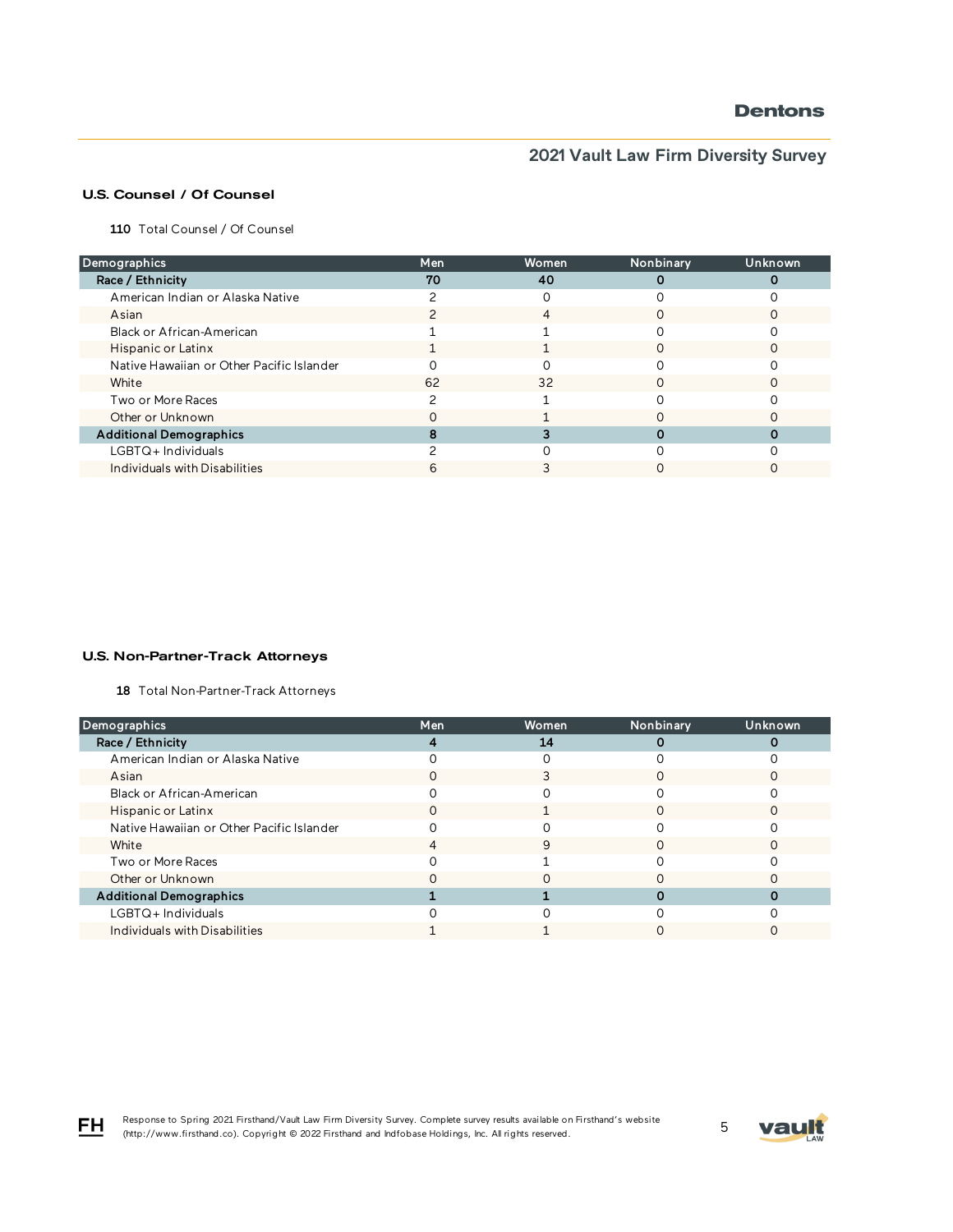# **2021 Vault Law Firm Diversity Survey**

### U.S. Law Clerks

1 Total Law Clerks

| Demographics                              | Men | Women | Nonbinary | Unknown |
|-------------------------------------------|-----|-------|-----------|---------|
| Race / Ethnicity                          |     | 0     |           |         |
| American Indian or Alaska Native          |     |       |           |         |
| Asian                                     |     |       |           |         |
| Black or African-American                 |     |       |           |         |
| Hispanic or Latinx                        |     | O     | O         |         |
| Native Hawaiian or Other Pacific Islander |     |       |           |         |
| White                                     |     |       |           |         |
| Two or More Races                         |     |       |           |         |
| Other or Unknown                          |     |       |           |         |
| <b>Additional Demographics</b>            |     |       |           |         |
| $LGBTQ+$ Individuals                      |     |       |           |         |
| Individuals with Disabilities             |     |       |           |         |

#### U.S. Office Managing Partners

18 Total U.S. Office Managing Partners

| Demographics                              | Men | Women | Nonbinary | Unknown |
|-------------------------------------------|-----|-------|-----------|---------|
| Race / Ethnicity                          | 14  |       |           |         |
| American Indian or Alaska Native          |     |       |           |         |
| Asian                                     |     |       |           |         |
| Black or African-American                 |     |       |           |         |
| Hispanic or Latinx                        |     |       |           |         |
| Native Hawaiian or Other Pacific Islander |     |       |           |         |
| White                                     | 13  | 4     | ∩         |         |
| Two or More Races                         |     |       |           |         |
| Other or Unknown                          |     |       |           |         |
| <b>Additional Demographics</b>            |     |       |           |         |
| LGBTQ+Individuals                         |     |       |           |         |
| Individuals with Disabilities             |     |       |           |         |

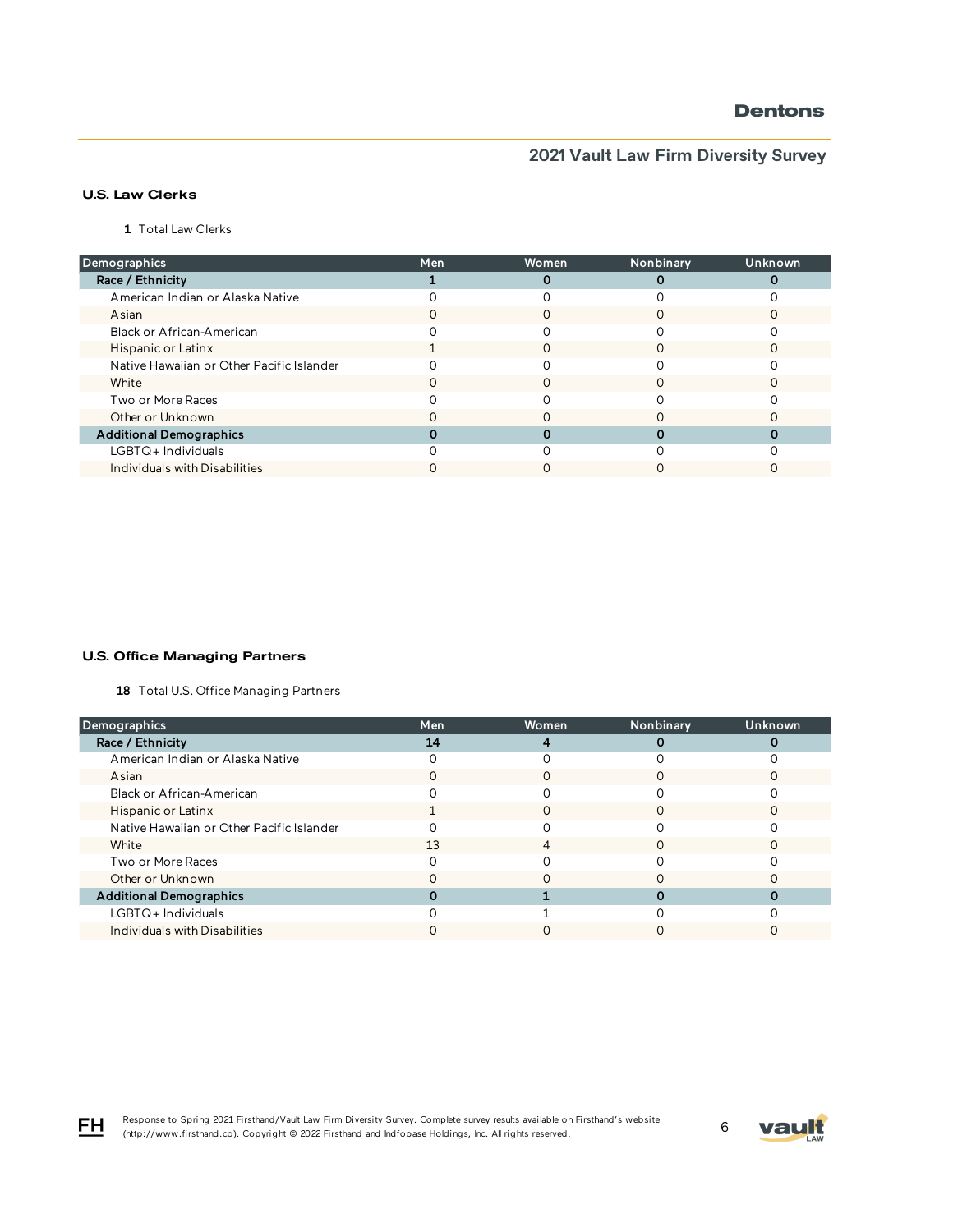### **2021 Vault Law Firm Diversity Survey**

#### U.S. Hiring Committee

4 Total U.S. Hiring Committee Attorneys

| Demographics                              | <b>Men</b>       | Women | Nonbinary | Unknown |
|-------------------------------------------|------------------|-------|-----------|---------|
| Race / Ethnicity                          |                  |       |           |         |
| American Indian or Alaska Native          |                  |       |           |         |
| Asian                                     | O                |       |           |         |
| Black or African-American                 |                  |       |           |         |
| Hispanic or Latinx                        | $\left( \right)$ |       |           |         |
| Native Hawaiian or Other Pacific Islander |                  |       |           |         |
| White                                     |                  |       |           |         |
| Two or More Races                         |                  |       |           |         |
| Other or Unknown                          |                  |       |           |         |
| <b>Additional Demographics</b>            |                  |       |           |         |
| LGBTQ+Individuals                         |                  |       |           |         |
| Individuals with Disabilities             |                  |       |           |         |

### FORMAL PROCESSES AND GOALS

#### **Metrics**

Does the firm provide a formal means for attorneys to voluntarily disclose any of the following?

- Yes Racial/ethnic identity
- Yes Gender identity and gender expression
- Yes Sexual orientation
- Yes Disability

#### Measurement

Has the firm set formal, measurable targets for increasing diversity in recruitment, retention, promotion, and/or leadership? Yes If yes, describe the firm's targets:

*In accordance with Mansfield Rule, our goal is considering at least 30% of the lawyers for partnership, leadership ranks, and hires are women or diverse.*



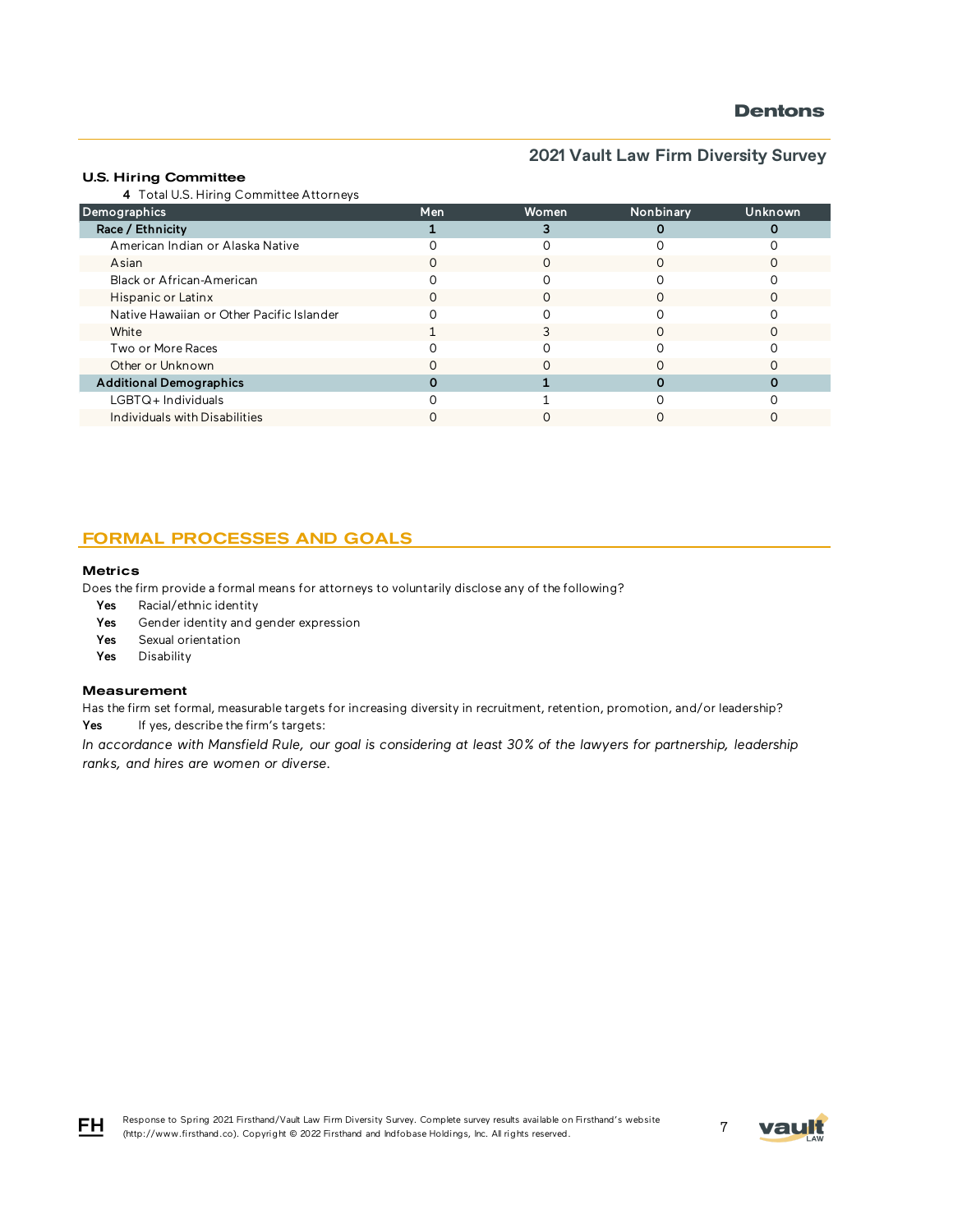#### **Accountability**

FH

Has the firm set formal, measurable targets for increasing diversity in recruitment, retention, promotion, and/or leadership? Yes

If yes, explain how the firm holds partners accountable for DEI achievements?

*Diversity and inclusion are essential to the success and strength of our Firm and the quality of our advice to, and representation of, our clients. As such, our partner compensation process includes the requirement that all partners a self-review form describing their contributions to the Firm's diversity and inclusion efforts and related outreach outside of any pro bono and corporate responsibility efforts. We encourage partners to address efforts such as the following: •Building diverse teams on client matters, new business pitches or in their practice group;*

*•Introduction of diverse lawyers to clients and/or other members of the Firm;*

*•Mentoring or sponsoring diverse lawyers in the Firm or outside of the Firm;*

*•Participation in the Firm's diversity and inclusion efforts and programs; and/or*

*•Any activities in their local communities that provide opportunities to build the pipeline of diverse* 

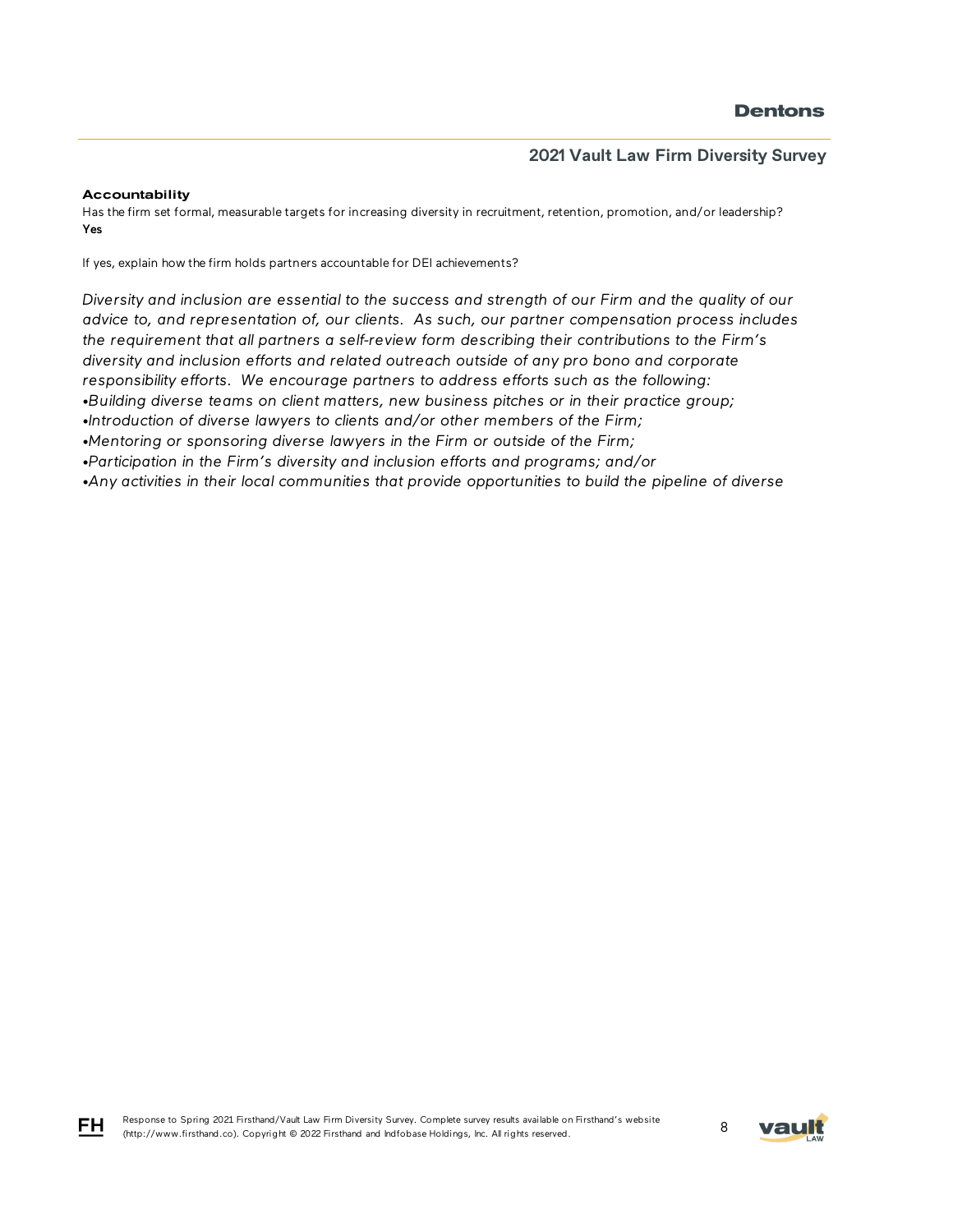#### DEI Training

Which of the following steps has the firm undertaken to bolster diversity, equity, and inclusion awareness among attorneys and staff

- Yes Provides annual DEI training that addresses implicit bias for all attorneys
- Yes Provides annual DEI training that addresses implicit bias for all attorneys and staff
- Yes Provides DEI training specifically for firm leadership/managers/department chairs
- Yes Includes DEI training in on-boarding process for new associates and/or summer associates
- No Retained a DEI consultant to conduct a

If applicable, descibe any other initiatives taken:

*As part of the Firm's Diversity and Inclusion discussion series, we host programs open to employees, clients, diversity leaders, and other industry champions throughout the legal profession addressing a wide range of diversity and inclusion topics. Past program topics have included cultural diversity, elimination of bias and diversity-specific career and leadership development.* 



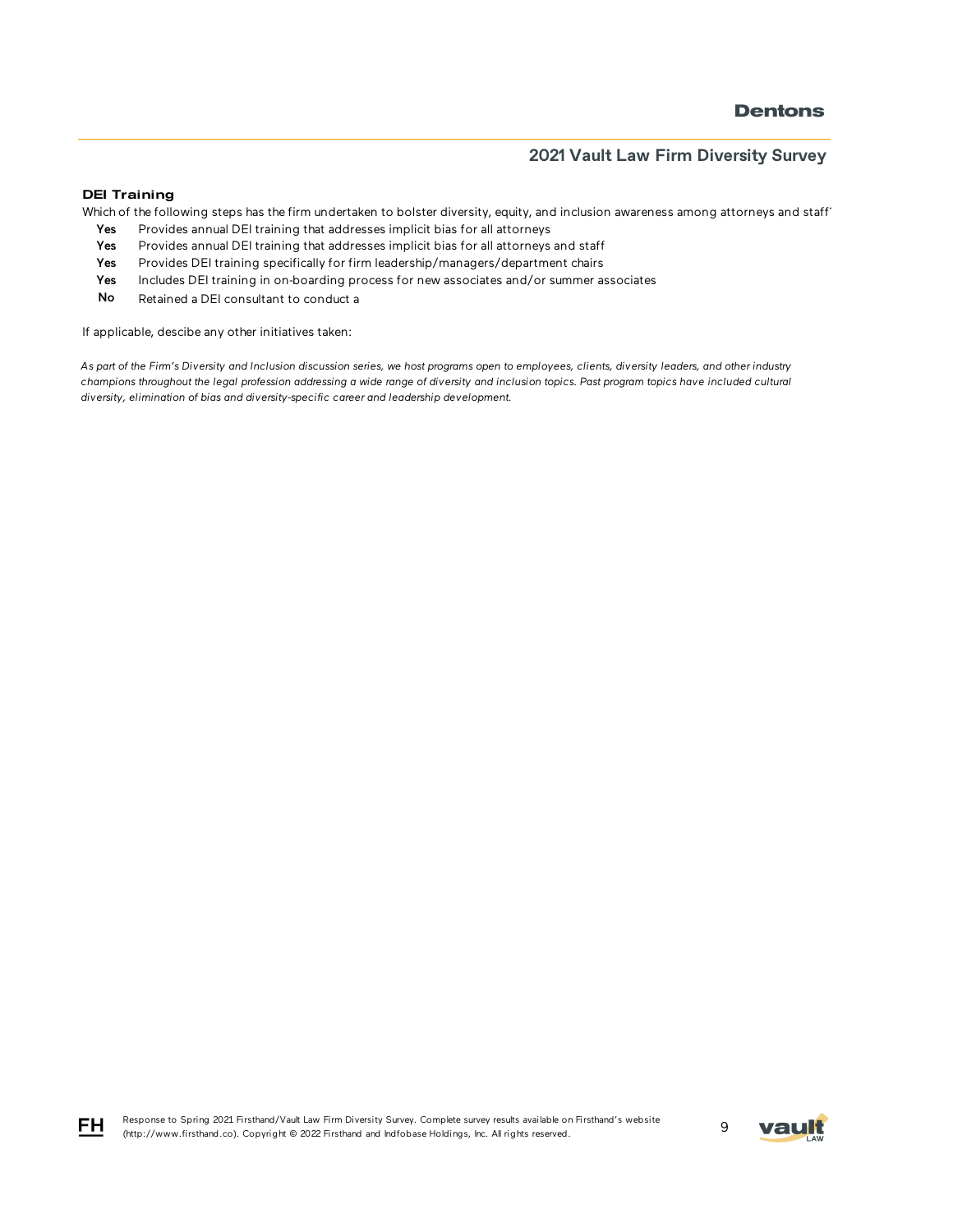### **2021 Vault Law Firm Diversity Survey**

### RECRUITMENT AND HIRING

#### **HBCUs**

Does the firm recruit at law schools of Historically Black Colleges and Universities (HBCUs)? Yes

If yes, which HBCUs does the firm hire from? *Howard Law* 

#### Law Schools

Does the firm recruit at any other law schools specifically for diversity purposes, such as institutions with significant populations of students of color? (Note that we are looking for intentional recruiting efforts to broaden the pool of applicants and extend more opportunities to diverse students.)

#### Yes

If yes, which law schools does the firm recruit at specifically for diversity purposes? *We recruit in the following schools: Columbia, Emory, Georgetown, George Washington, Howard, KU, Northwestern, NYU, St. Louis University, University of Chicago, University of Denver, University of Colorado, and Wash University in St. Louis.* 



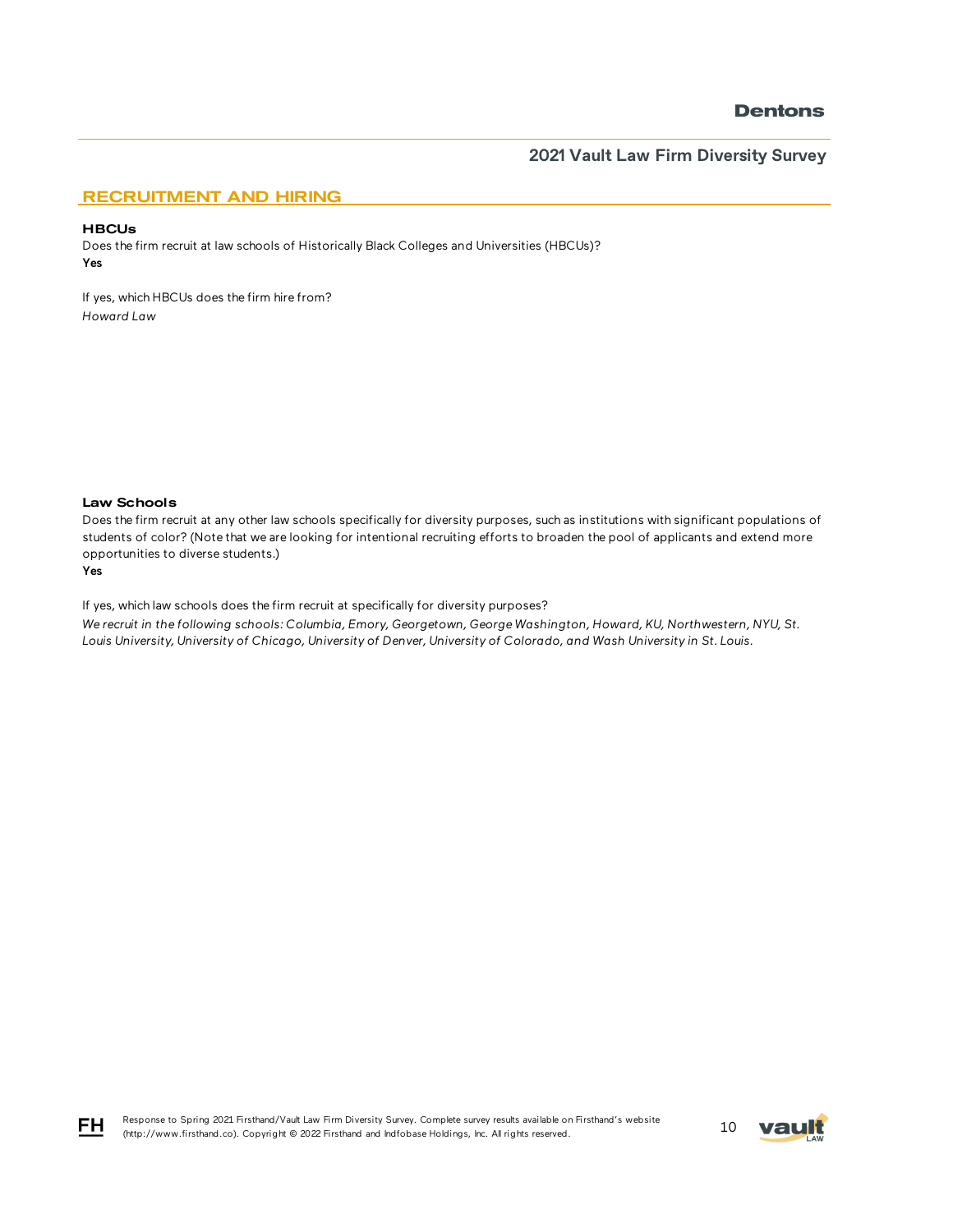*5*

# **2021 Vault Law Firm Diversity Survey**

Number awarded in 2020

#### **Scholarships**

Does the firm offer scholarships, internships, or fellowships to diverse law students? Yes

If yes, provide the following: Description, opportunities available, and link

**Scholarships** 

*BARBRI Law Preview Scholarships Link:* 

Internships

*LCLD 1L Scholars Program / Colorado Pledge to Diversity Program Link:* 

*44562*

Fellowships

 *Link:* 

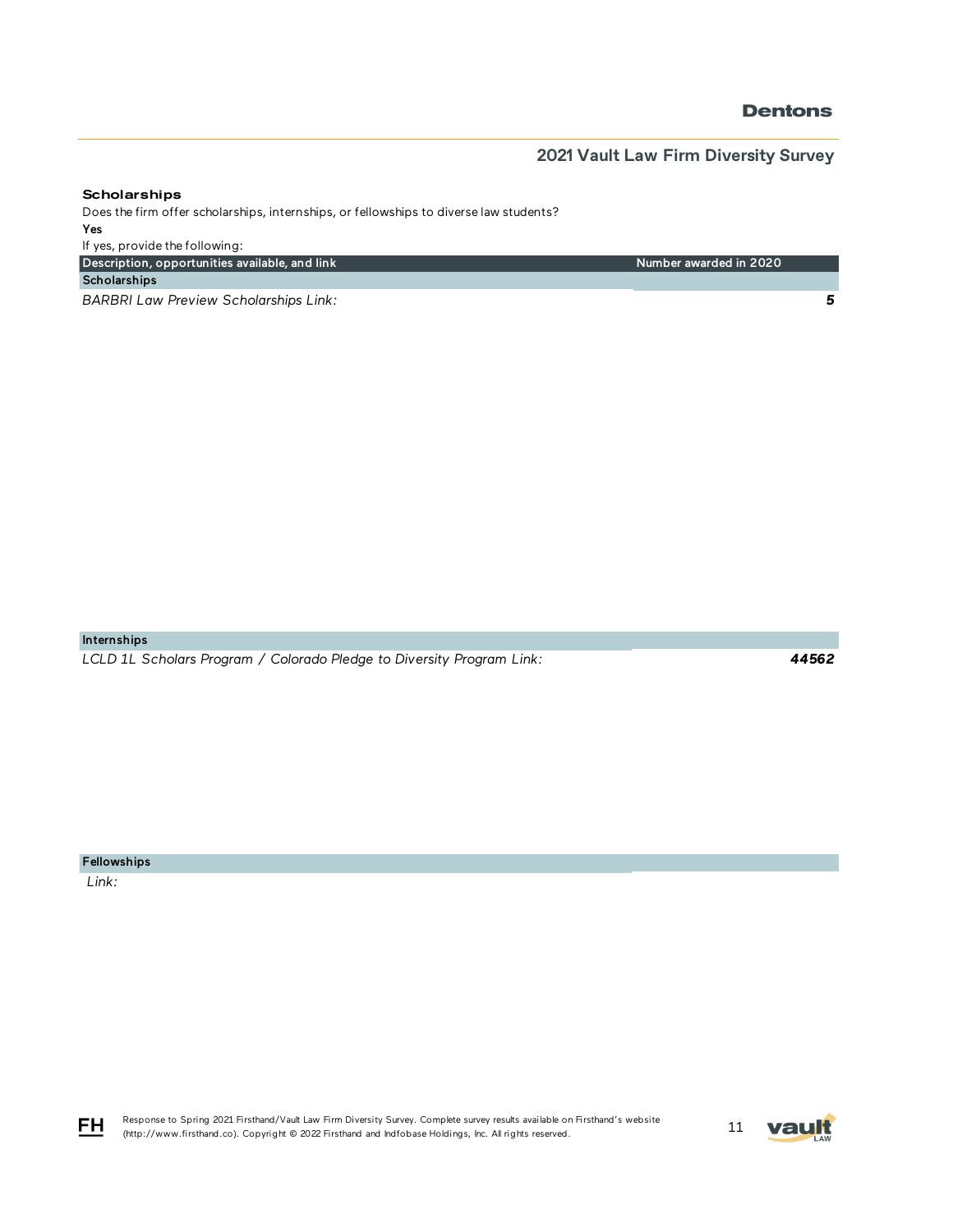### **2021 Vault Law Firm Diversity Survey**

#### Career Fairs

Does the firm participate in legal diversity career fairs? Yes

If yes, list the diversity career fairs in which the firm participates *Lavender Law Career Fair, Southeastern Minority Job Fair, Northeast Black Law Students Job Fair*

#### Combating Implicit Bias

What steps has the firm taken to combat implicit bias in recruiting (e.g., interview training, behavioral interview questions, blind resume review, etc.)?

*In partnership with Percipio, an online training vendor, our talent team are supported with various trainings, including bias in recruiting functions. The Firm also hosts unconscious bias and inclusive leadership training to educate our workforce and align with our policies and values. Additionally, the Firm is preparing to launch an interview training program for partners.* 

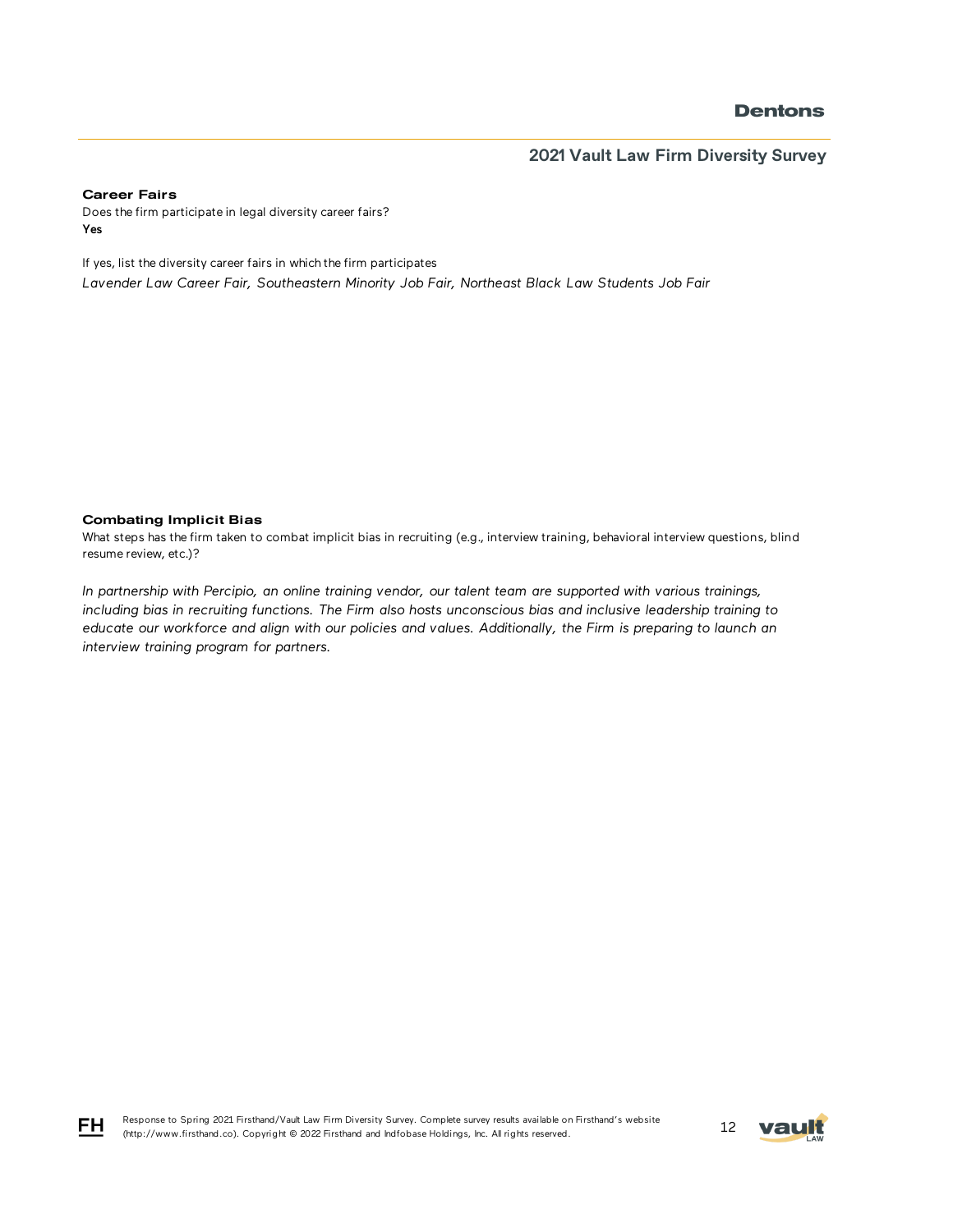#### Summer Associates

FH

In what ways does the firm support diverse summer associates (e.g., mentoring, training, events, etc.)?

*Dentons integrates Diversity and Inclusion in our Summer Associate Programming each year. As part of the Summer Associate onboarding, the Head of Diversity and Inclusion presents on Frim D&I initiatives and ways Summer Associates can engage. Our Summer Associate Portal Page includes Firm D&I resources and we also include inclusion elements into our Summer Associate Scavenger Hunt. Our diverse Summer Associates are paired*  with diverse mentors periodically throughout the program and are able to connect with the Firm's various affinity *groups. Summer Associates are also invited to all Firm D&I programming. For example, in 2020, Summer Associates were encouraged to participate in our ongoing Town Hall meetings, which were held to encourage open dialog about issues related to racism.*

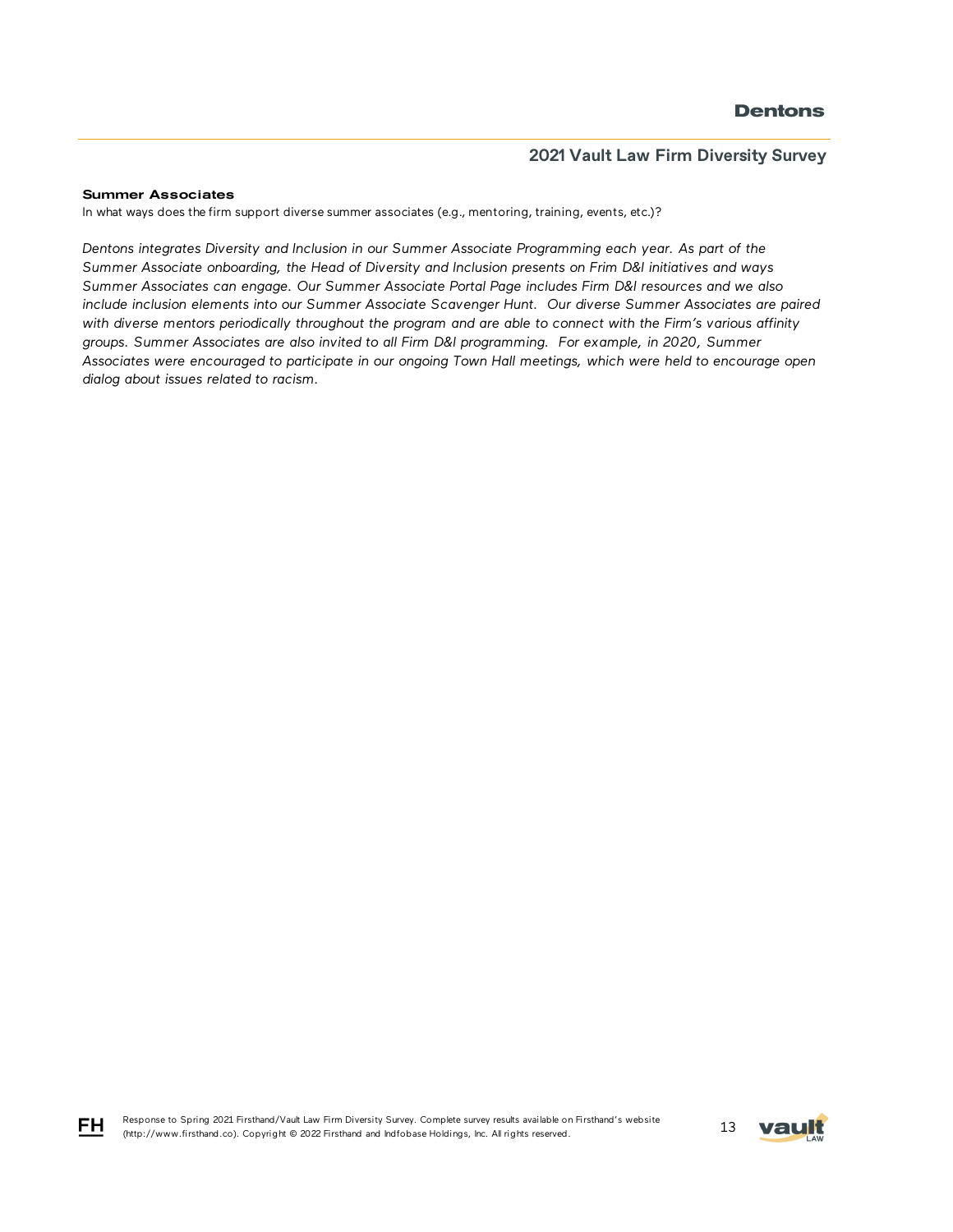# **2021 Vault Law Firm Diversity Survey**

### 1L Summer Associates

Does the firm hire 1L summer associates? Yes

4 Total 1L summer associates at the firm in 2020

| Demographics                              | Men | Women | Nonbinary | Unknown |
|-------------------------------------------|-----|-------|-----------|---------|
| Race / Ethnicity                          |     |       |           |         |
| American Indian or Alaska Native          |     |       |           |         |
| Asian                                     |     |       |           |         |
| Black or African-American                 |     |       |           |         |
| Hispanic or Latinx                        | Ω   | Ω     |           |         |
| Native Hawaiian or Other Pacific Islander |     |       |           |         |
| White                                     |     |       |           |         |
| Two or More Races                         |     |       |           |         |
| Other or Unknown                          |     |       |           |         |
| <b>Additional Demographics</b>            |     |       |           |         |
| $LGBTQ+$ Individuals                      |     |       |           |         |
| Individuals with Disabilities             |     |       |           |         |

#### Diversity Program Participants

If applicable, how many of the law students who participated in the firm's 1L summer associate program in 2020 were hired through the firm's diversity scholarship/internship/fellowship program?

*One Summer Associate was hired through the LCLD Scholars Program. One Summer Associate was hired through the Colorado Pledge to Diversity Program.*



Response to Spring 2021 Firsthand/Vault Law Firm Diversity Survey. Complete survey results available on Firsthand's website Response to Spring 2021 Hirsthand/Vault Law Hirm Diversity Survey. Complete survey results available on Firsthand Swebsite<br>(http://www.firsthand.co). Copyright © 2022 Firsthand and Indfobase Holdings, Inc. All rights reser

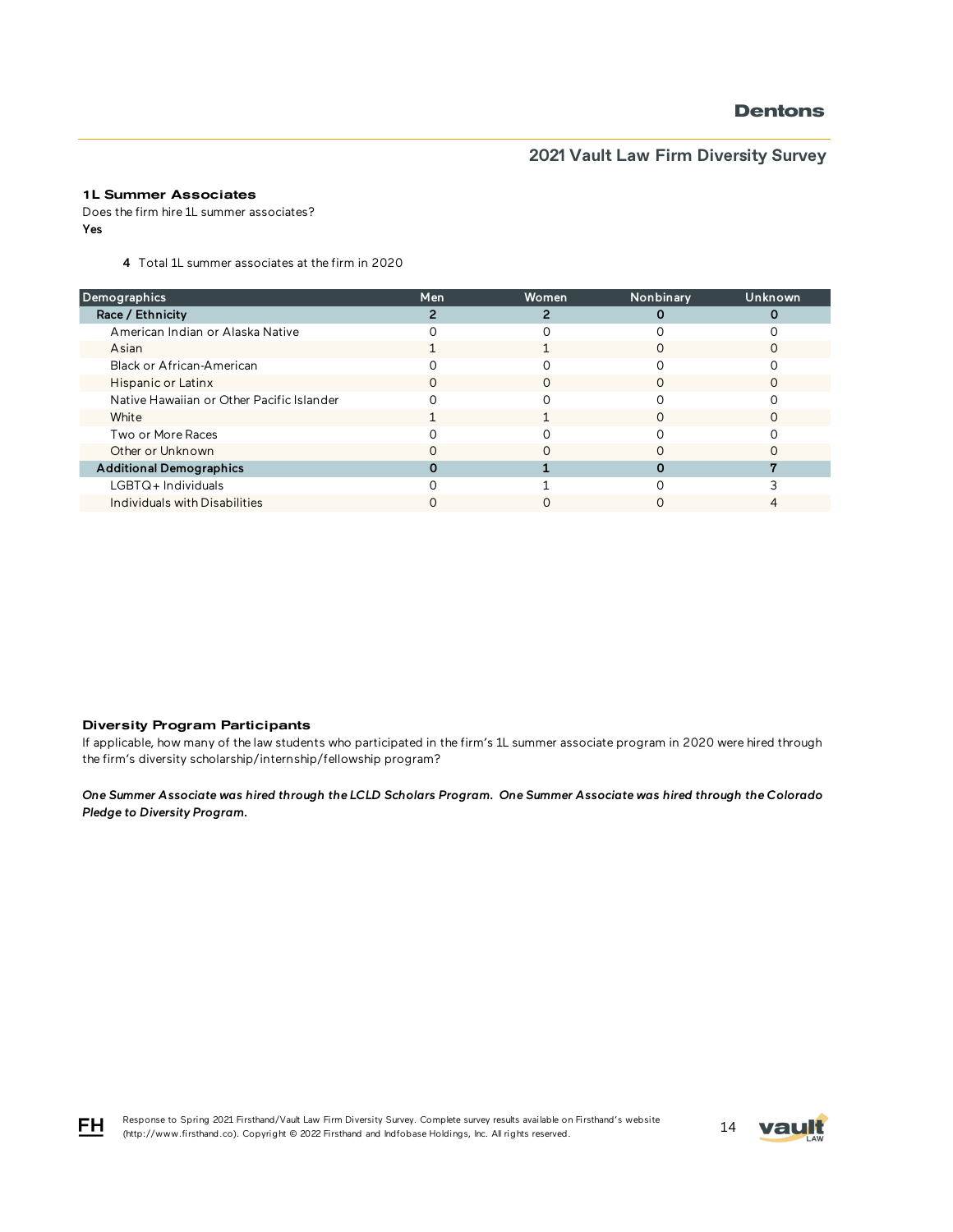# **2021 Vault Law Firm Diversity Survey**

#### 2L Summer Associates

Did the firm hold a 2L summer program in 2020? Yes

29 Total 2L Summer Associates at the Firm in 2020

| Demographics                              | Men | <b>Women</b> | Nonbinary | Unknown |
|-------------------------------------------|-----|--------------|-----------|---------|
| Race / Ethnicity                          | 13  | 16           |           |         |
| American Indian or Alaska Native          |     |              |           |         |
| Asian                                     |     |              |           |         |
| Black or African-American                 |     |              |           |         |
| Hispanic or Latinx                        |     |              |           |         |
| Native Hawaiian or Other Pacific Islander |     |              |           |         |
| White                                     |     | 10           |           |         |
| Two or More Races                         |     |              |           |         |
| Other or Unknown                          |     |              |           |         |
| <b>Additional Demographics</b>            |     |              |           |         |
| $LGBTQ+$ Individuals                      |     |              |           |         |
| Individuals with Disabilities             |     |              |           |         |

### 2L Summer Associates Who Received Offers

29 Total 2L Summer Associates Received Offers

| Demographics                              | Men | <b>Women</b> | Nonbinary | Unknown |
|-------------------------------------------|-----|--------------|-----------|---------|
| Race / Ethnicity                          | 13  | 16           |           |         |
| American Indian or Alaska Native          |     |              |           |         |
| Asian                                     |     |              |           |         |
| Black or African-American                 |     |              |           |         |
| Hispanic or Latinx                        |     |              | ∩         |         |
| Native Hawaiian or Other Pacific Islander |     |              |           |         |
| White                                     |     | 10           |           |         |
| Two or More Races                         |     |              |           |         |
| Other or Unknown                          |     |              |           |         |
| <b>Additional Demographics</b>            |     |              |           |         |
| LGBTQ+Individuals                         |     |              |           |         |
| Individuals with Disabilities             |     |              |           |         |

#### 2L Summer Associates Who Accepted Offers

28 Total 2L Summer Associates Received Offers

| Demographics                              | Men | Women | Nonbinary | Unknown |
|-------------------------------------------|-----|-------|-----------|---------|
| Race / Ethnicity                          | 13  | 15    |           |         |
| American Indian or Alaska Native          |     |       |           |         |
| Asian                                     |     |       |           |         |
| Black or African-American                 |     |       |           |         |
| Hispanic or Latinx                        |     |       |           |         |
| Native Hawaiian or Other Pacific Islander |     |       |           |         |
| White                                     |     | 10    |           |         |
| Two or More Races                         |     |       |           |         |
| Other or Unknown                          |     |       |           |         |
| <b>Additional Demographics</b>            |     |       |           |         |
| $LGBTQ+$ Individuals                      |     |       |           |         |
| Individuals with Disabilities             |     | Ω     |           |         |
|                                           |     |       |           |         |



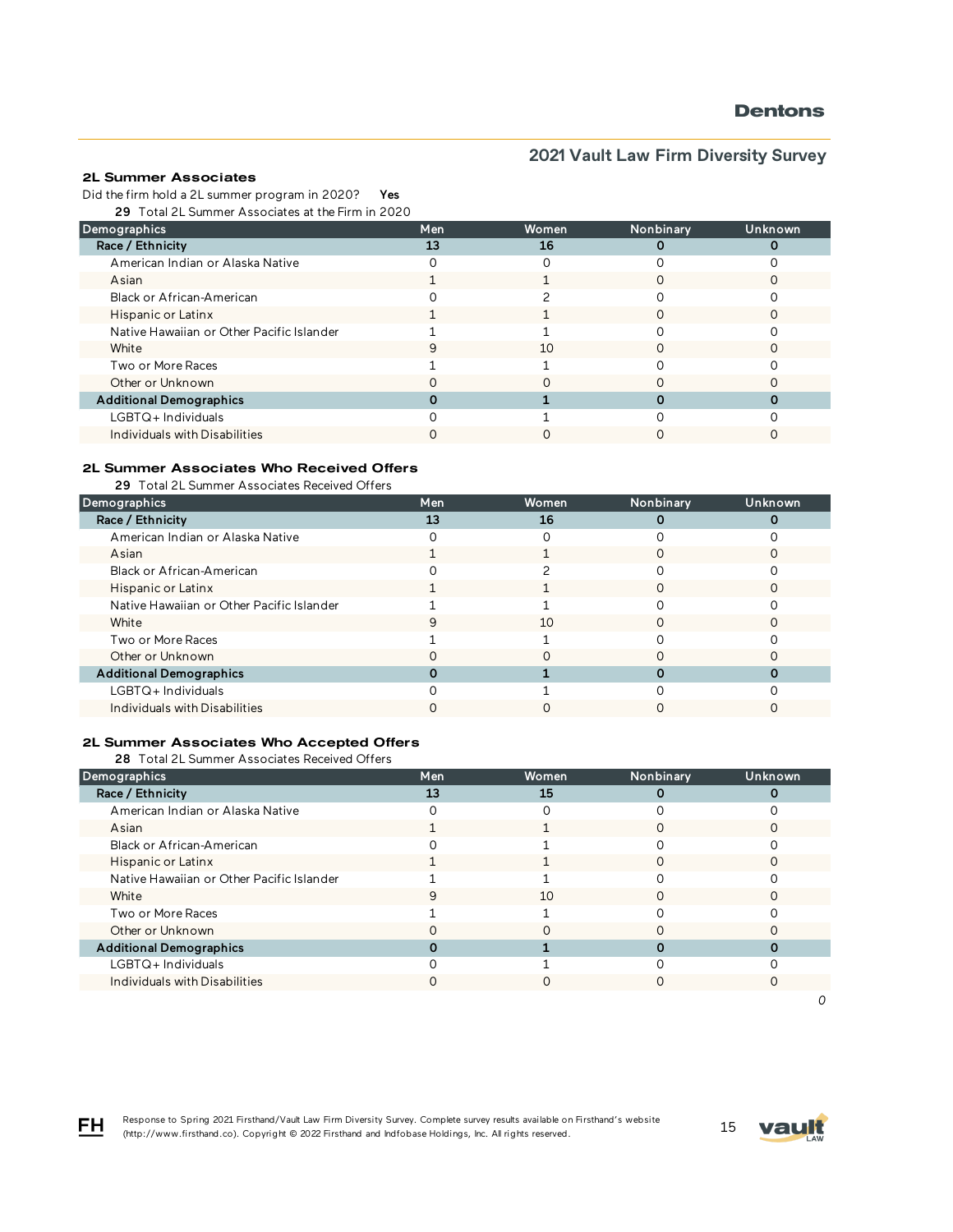#### Diversity Program Participants

How many of the law students who participated in the firm's 2L summer associate program in 2020 were hired through the firm's diversity scholarship/internship/fellowship program?

*One Summer Associate was hired through the Lavender Law Career Fair. One Summer Associate was hired through the Southeast Minority Job Fair. One Summer Associate was a returning 1L, who was previously hired as part of the LCLD Scholars* 

#### New Attorneys Hired

54 Total 2L Summer Associates Received Offers

| <b>Demographics</b>                       | Men | Women | Nonbinary | <b>Unknown</b> |
|-------------------------------------------|-----|-------|-----------|----------------|
| Race / Ethnicity                          | 29  | 25    |           |                |
| American Indian or Alaska Native          |     |       |           |                |
| Asian                                     |     | 5     |           |                |
| Black or African-American                 |     |       |           |                |
| Hispanic or Latinx                        |     |       |           |                |
| Native Hawaiian or Other Pacific Islander |     |       |           |                |
| White                                     | 19  | 16    |           |                |
| Two or More Races                         |     |       |           |                |
| Other or Unknown                          |     |       |           |                |
| <b>Additional Demographics</b>            | 5   | 6     |           |                |
| $LGBTQ+$ Individuals                      |     |       |           |                |
| Individuals with Disabilities             |     |       |           |                |

#### Mandatory Arbitration

No Does the firm require associates to agree to mandatory arbitration as a condition of employment?

N/A Does the requirement also apply to summer associates?

If yes to mandatory arbitration, elaborate ot mandatory arbitration provisions:



Response to Spring 2021 Firsthand/Vault Law Firm Diversity Survey. Complete survey results available on Firsthand's website Response to Spring 2021 Firsthand/Vault Law Firm Diversity Survey. Complete survey results available on Firsthand's website<br>(http://www.firsthand.co). Copyright © 2022 Firsthand and Indfobase Holdings, Inc. All rights rese

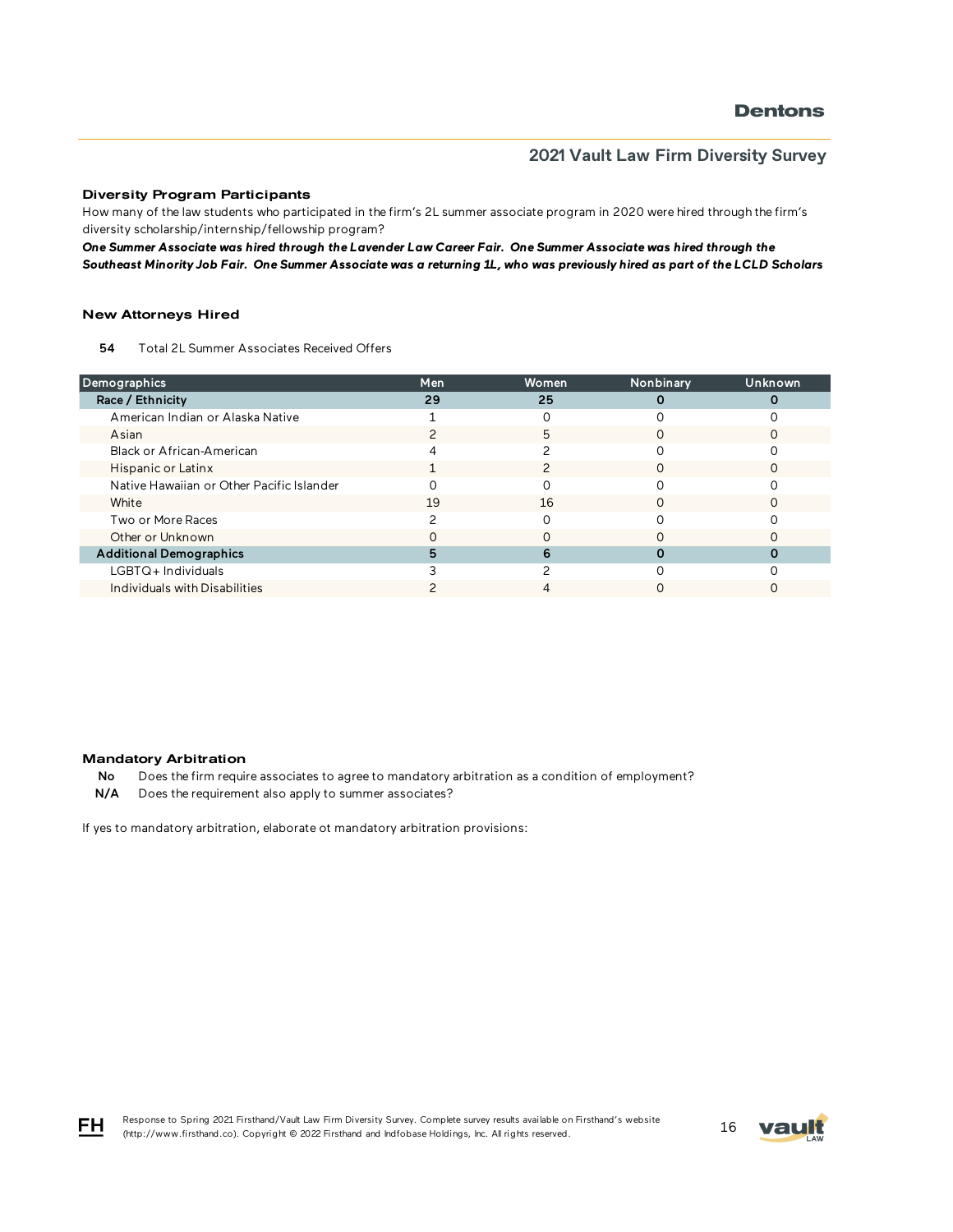**2021 Vault Law Firm Diversity Survey**

### CULTURE AND COMMUNITY

#### Affinity Groups

Does the firm have internal affinity groups or networks? Yes

If yes, list the firm's affinity groups:

 *Dentons' Asian, Black, Hispanic/Latinx, LGBTQ+, Native American, Parents and Carers and People with Disabilities groups help foster an inclusive culture across the US.* 



$$
\overline{\mathsf{F}}\mathsf{H}
$$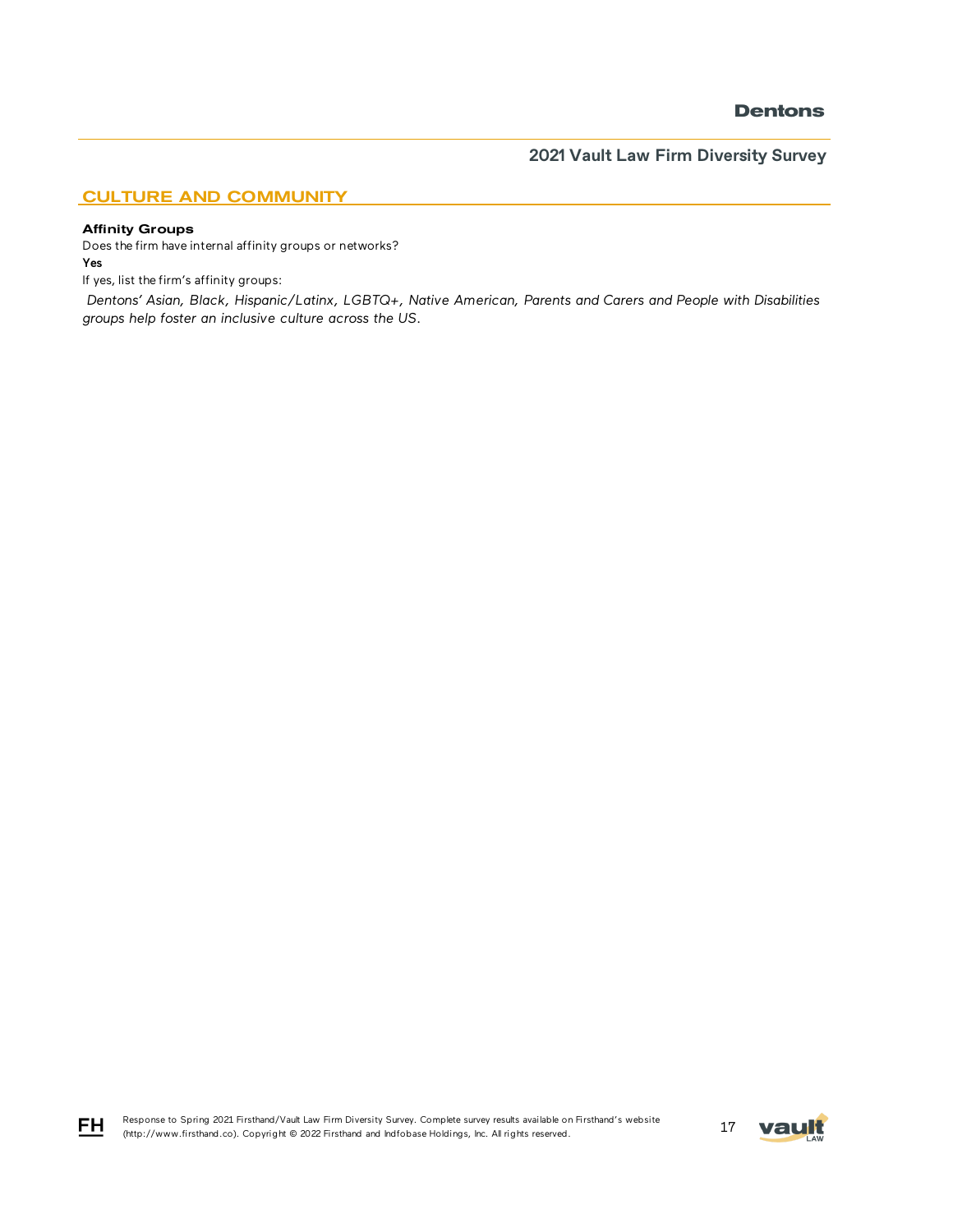### **2021 Vault Law Firm Diversity Survey**

#### Affinity Groups Cont'd

FH

What kind of support does the firm provide for its affinity groups or networks?

*The Firms provides support to our affinity groups through various structures, including the following: oA dedicated D&I team and D&I Committee oProfessional development programs and resources oBusiness development opportunities oSponsorship of D&I events and conferences oCultural Heritage Month Programs oClient engagement opportunities oFirm wide newsletters that support their programs and group updates oCEO lunches to discuss ways to drive our inclusive efforts oFunding in support programs and events* 

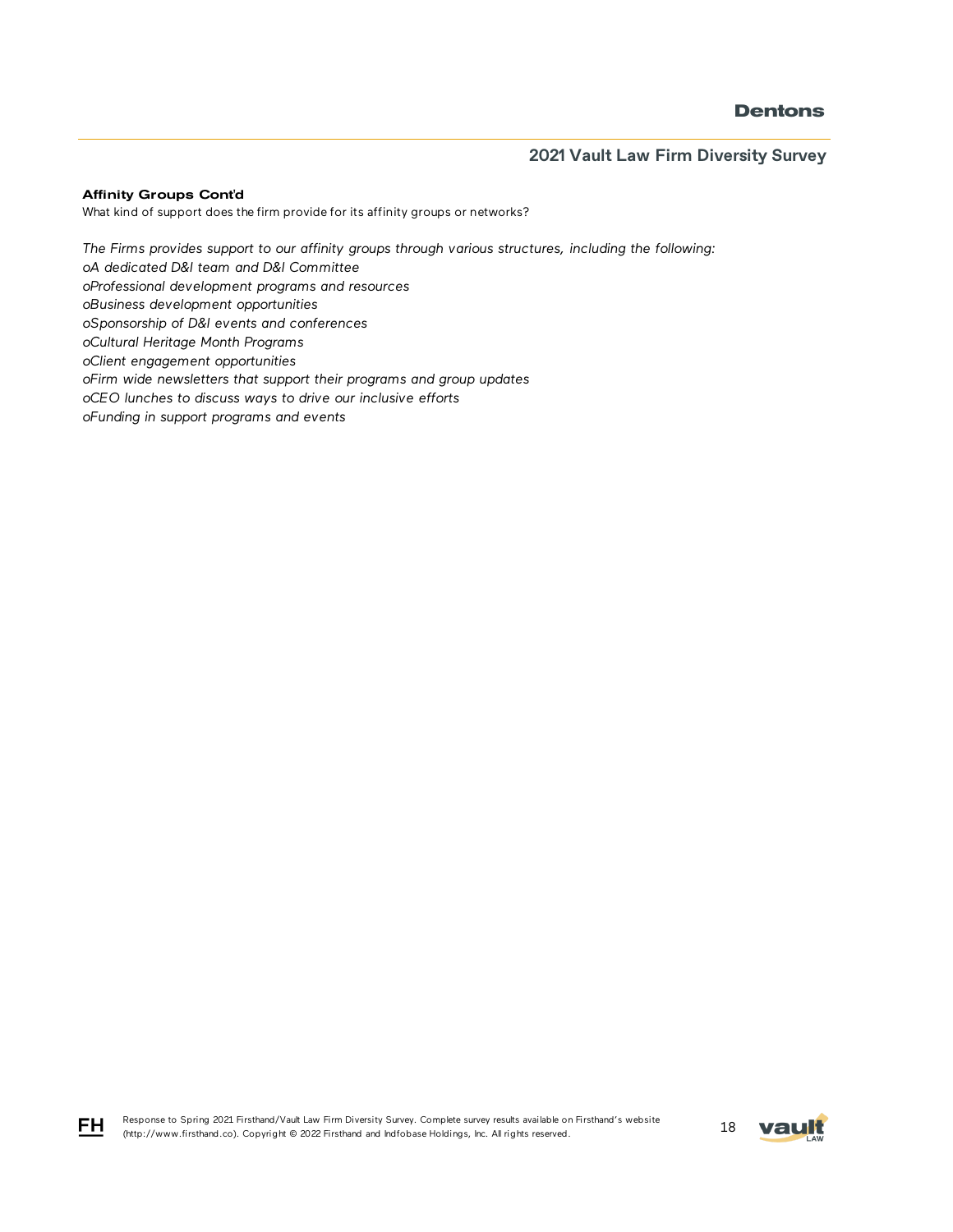### **2021 Vault Law Firm Diversity Survey**

#### DEI Events

Does the firm host DE&I retreats or conferences? Yes Does firm leadership attend these events? Yes

If applicable, provide more detail on the firms DE&I events:

*Dentons has hosted diversity and inclusion retreats bringing together diverse lawyers, members of the Firm's Diversity and Inclusion Committee and US leadership and we intend to continue hosting such retreats in the future. Industry thought leaders and consultants facilitated activities and discussions around recruitment, retention and key business development strategies for diverse lawyers.*





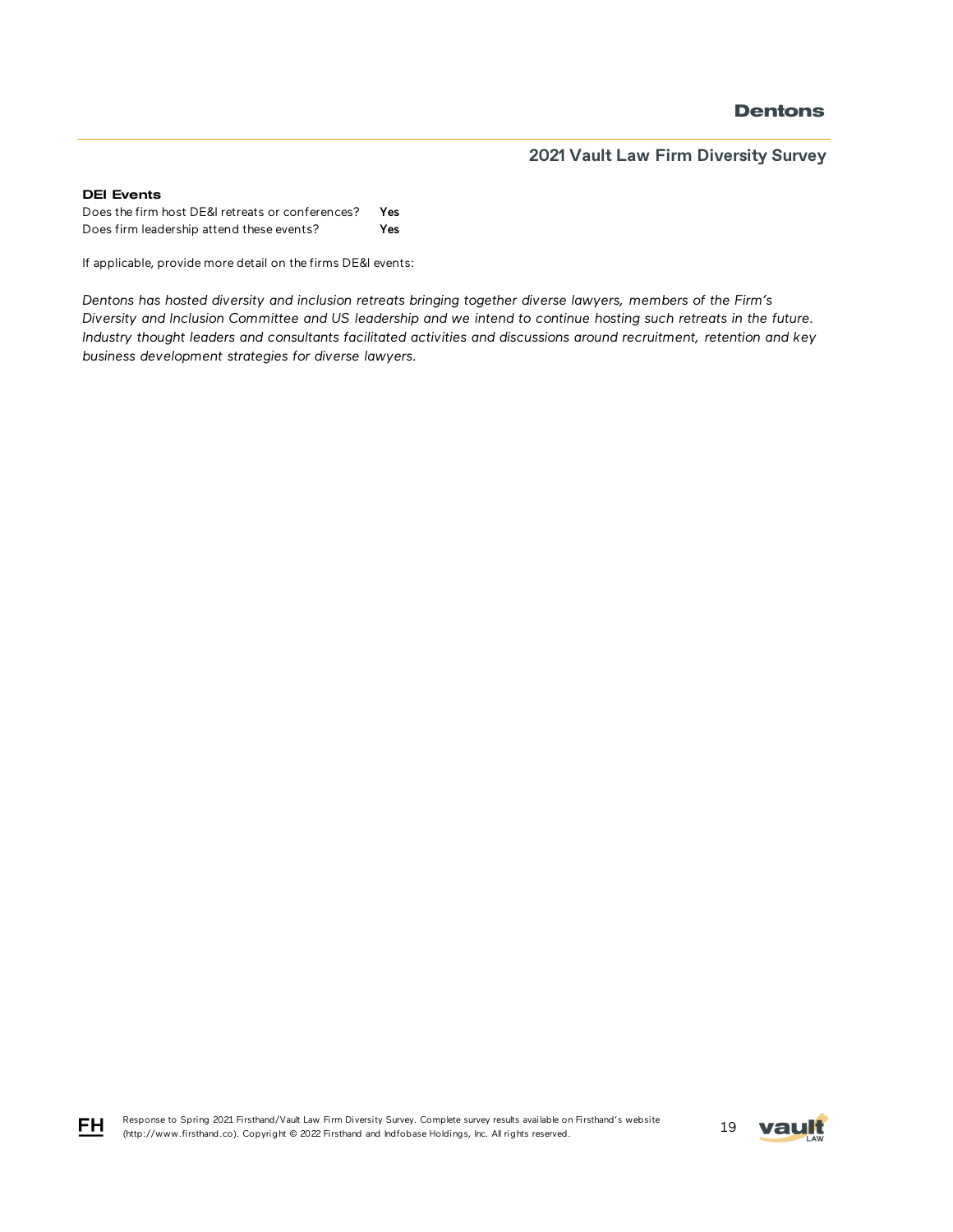### **2021 Vault Law Firm Diversity Survey**

#### Reverse Mentoring

Yes Does the firm offer reverse mentoring, pairing senior attorneys with junior attorneys to help bridge generational or cultural gaps, share perspectives and skills, and foster a more inclusive culture?

If applicable, elaborate on the firm's reverse mentoring program:

*Dentons' Executive Mentoring Program pairs US Board members with Black and LGBTQ+ associates. This two-way mentoring program is designed to increase awareness of differences and foster the exchange of ideas to support the career development of our associates.* 



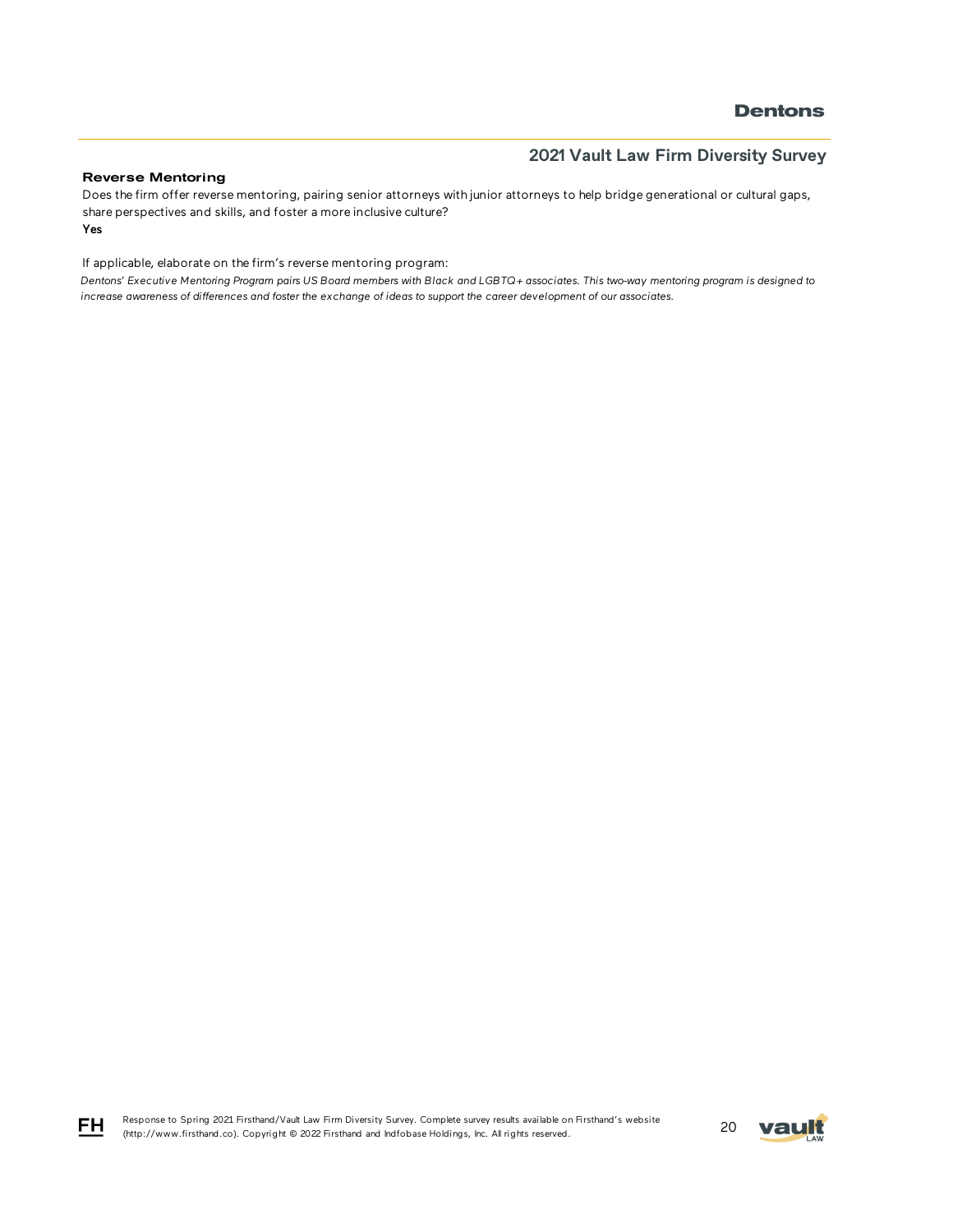# **2021 Vault Law Firm Diversity Survey**

#### Associate Committee

Does the firm have an associate committee that consults with the partnership? Yes

If applicable, describe how the associate committee engages with the partnership:

*The Dentons US Associates Committee connects with Firm Leadership and Practice Group Leadership on events, priorities, and topics of interest at the Firm. They connect with the partnership on how to enhance the associate experience.*





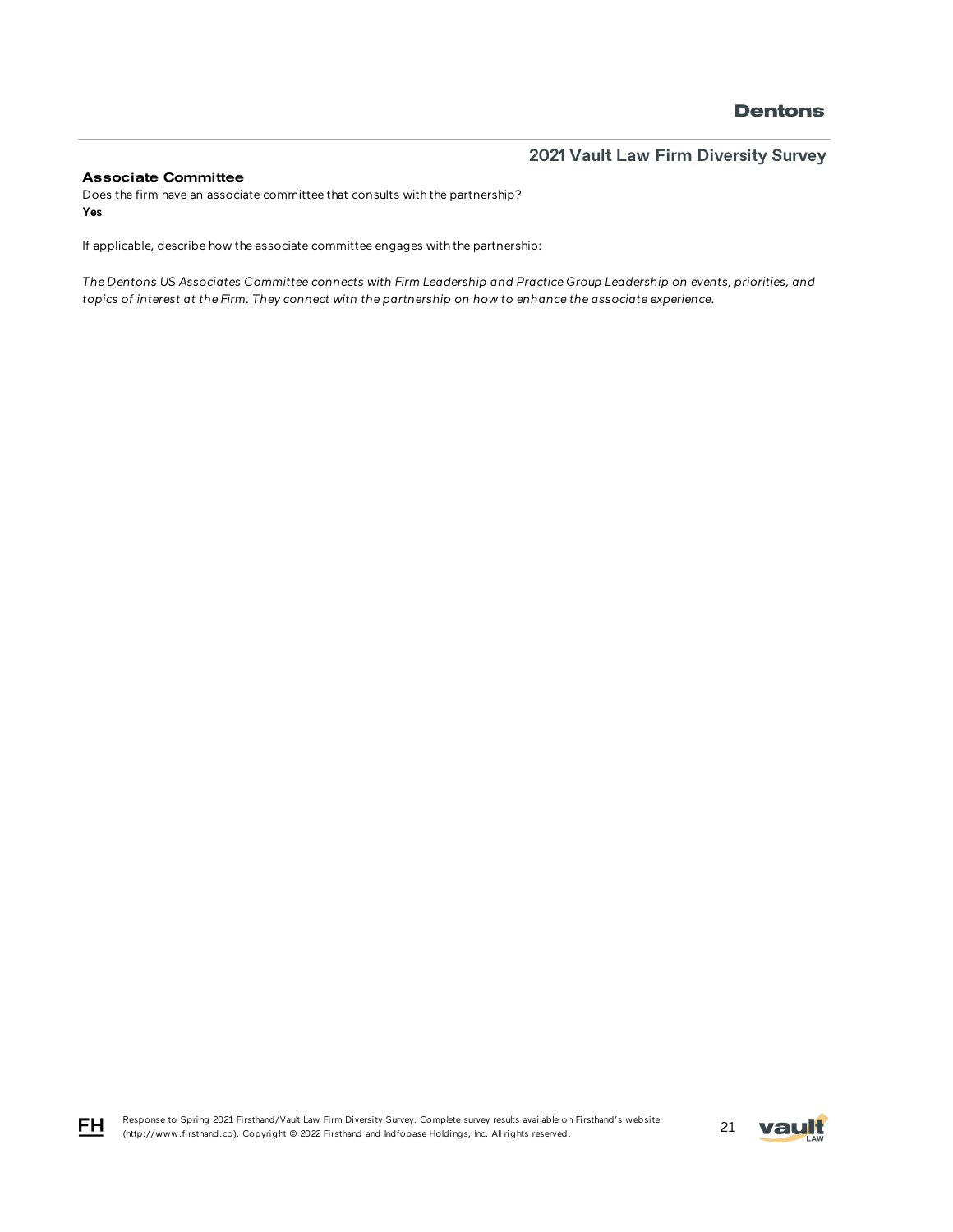#### Combating Structural Racism

Is the firm a member of the Law Firm Antiracism Alliance (LFAA)? Yes

#### Cultural Awareness

FH

How does the firm commemorate important dates honoring diversity?

*The Firm commemorates important dates honoring diversity through our Diversity and Inclusion Speaker Series and Cultural Heritage Month celebrations. The Firm coordinates discussions and interviews with high-profile speakers, authors, attorneys, clients, and others to recognize the cultural heritage of our peers and the contributions of these groups to our community. Annual celebrations include Black History Month, International Women's Day, Asian American and Pacific American Heritage, Pride Month, Hispanic/Latinx Heritage, Disability Awareness, and Native American Heritage.* 

*oBlack History Month: The Firm has welcomed Eugene Robinson, a Pulitzer Prize–winning columnist for the Washington Post and political analyst for MSNBC, to the Firm for a thought-provoking conversation on race relations*  and diversity; and Professor Eddie S. Glaude, Jr., who provided his analysis of our recent national reckoning around race and how this moment differs from others in history. Professor Glaude also offered advice about how to pursue *allyship without alienating others.* 

*oInternational Women's Day speakers include Joanne Lipman, a bestselling author and CNBC contributor, to discuss the #MeToo movement and how people of all genders can work together to eliminate gender bias, Former Prime Minister of Australia Julia Gillard, who spoke about her experiences as a world leader, as an advocate for increasing women in leadership and as the author of Women and Leadership: Real Lives, Real Lessons. oAsian American Pacific Islander Heritage Month speakers have included Dale Minami, co-founder of the Asian Law Caucus, who addressed the stigmatic behaviors and bias the COVID-19 pandemic has wrought on Asians and Asian Americans, as well as how we can combat discrimination and protect the civil rights of threatened US populations. We also hosted a discussion between Frank Wu, president of Queens College, City University of New York, and New York Congresswoman Grace Meng, which covered the history of the "model minority myth"; the importance of AAPI representation in government, higher education and other leadership roles; and the COVID-19 Hate Crimes Act adopted just minutes before our event by the House of Representatives and signed into law.* 

*oPride Month: The Firm invited a panel including Sarah Kate Ellis, president and CEO of GLAAD, and Jonathan Capehart, Washington Post editorial board member and MSNBC contributor, to speak regarding the impact of LGBTQ+ representation in media and popular culture. Our most recent program featured senior counsel Evan Wolfson, Human Rights Campaign legal director Sarah Warbelow, Point Foundation executive director and CEO Jorge Valencia and NCAA Division I swimmer and activist Schuyler Bailar for a wide-ranging conversation focused on the experience of transgender youth in the United States. Sparked by the breaking news regarding the final disposition of Gavin Grimm v. Gloucester County School Board, our panel discussed how the public and legal arguments regarding public access affects transgender people, recommended resources for parents of trans youth and discussed ways to be an ally to the trans community.*

*oNative American Heritage Month: Featured panelists jessie little doe baird, vice chairwoman of the Mashpee Wampanoag Tribe; Professor Matthew L.M. Fletcher, director of the Michigan State University College of Laws Indigenous Law and Policy Center and foundation professor of law; and Joe Valandra, executive director of the Native American Contractors Association joined us for a wide-ranging program on Native American culture, heritage and language, as well as the legal structures navigated by tribes and their members.*

*oHispanic Heritage Month featuring guests José Ramón González, executive vice president and general counsel for CNA, and Enrique Breceda, vice president and regional general counsel for the Americas at Chr. Hansen, to discuss Hispanic/Latinx representation in the legal profession, who discussed the impact of diversity imperatives on Hispanic/Latinx representation in the legal field and contemplated actions we can take in our professional and personal lives to embrace diverse identities.*

*The Firm acknowledges these important dates and other events honoring diversity in Firm-wide newsletters, social media platforms, firm-wide events and community discussions. For example:* 

*oThe Firm commemorated Global Pride Day with a featured "Allyship" video and highlighted the various pro-bono and community efforts across Dentons Regions.*

*oThe Firm acknowledged Transgender Day of Remembrance with an interview by our LGBTQ+ affinity group chair and the Director of Community Engagement for the Transgender Justice Initiative, Human Rights Campaign (HRC), which was circulated Firm-wide.*

*oThe Firm celebrated the anniversary of the Americans with Disabilities Act and highlighted the legal work performed by Dentons to achieve full legal rights and access for people with disabilities in Firm-wide communications.*

*oThe Firm commemorated Juneteenth this year with a day off to encourage reflection.*

vaull

Response to Spring 2021 Firsthand/Vault Law Firm Diversity Survey. Complete survey results available on Firsthand's website Response to Spring 2021 Firsthand/Vault Law Firm Diversity Survey. Complete survey results available on Firsthand's website 22<br>(http://www.firsthand.co). Copyright © 2022 Firsthand and Indfobase Holdings, Inc. All rights r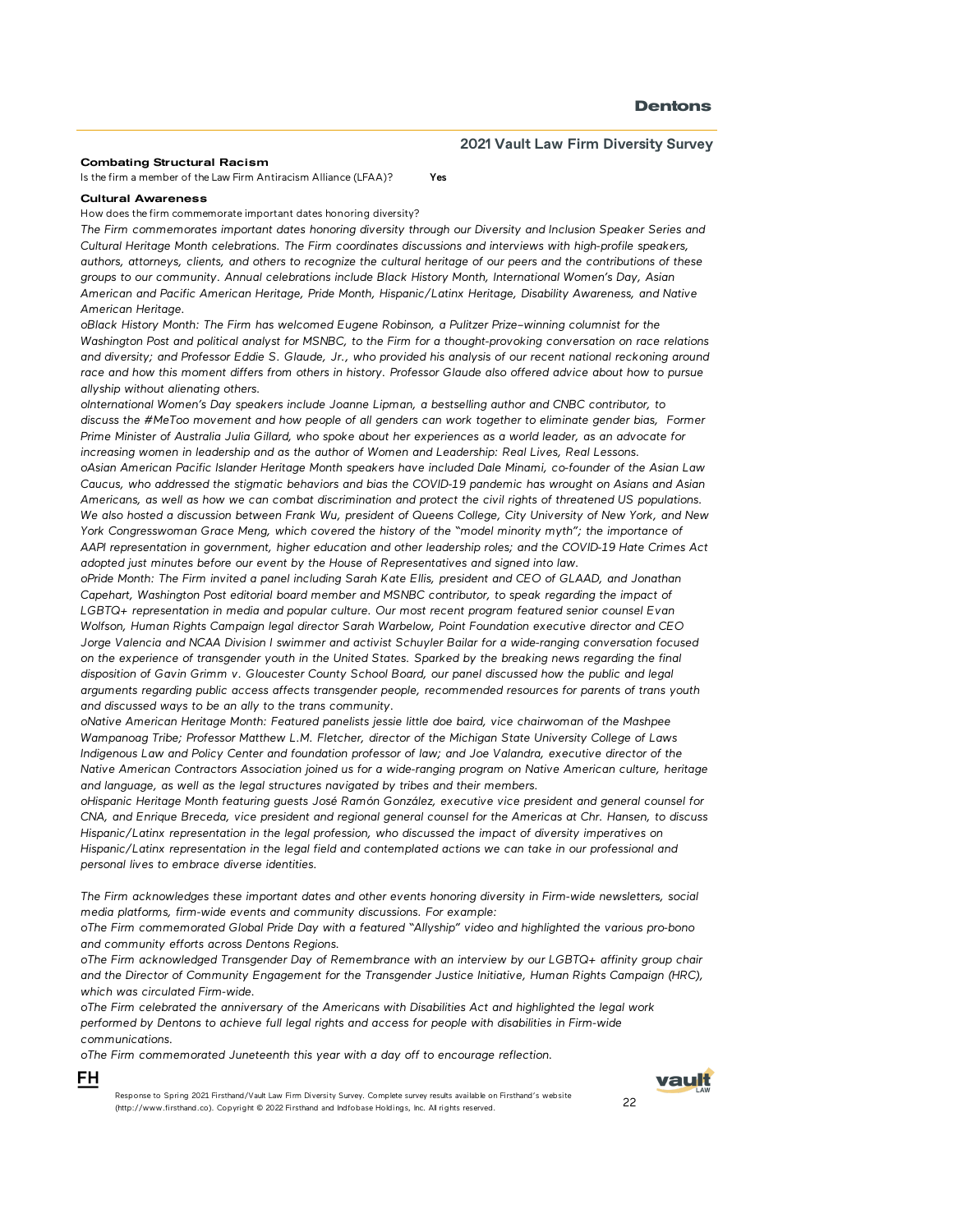### NETWORKING, MENTORING, AND PROFESSIONAL DEVELOPMENT

#### Mentoring & Sponsorship

FH

Does the firm offer a mentorship or sponsorship program that connects diverse attorneys with senior leadership? Yes

If applicable, describe the mentoring or sponsorship program

*oEmerge Sponsorship Program: Designed to advance diverse and women lawyers into partnership and leadership, this 18 month program pairs sponsors and protégés who work together in pursuing opportunities for business development and professional growth. Two-thirds of the 2018-20 Emerge Sponsorship Program protégés were promoted to partner. oPreparing for Rain: Dedicated to helping women lawyers hone their rainmaking skills, this program consists of monthly events throughout the year to help women lawyers navigate their "five-year moment"—the years immediately preceding and following their promotion to partner—by addressing systemic and individual barriers to business development success often*  faced during this time. Sixty-five women have participated in the program since its inception in 2017.

*oExecutive Mentoring Program: Dentons' US Board members are paired with our Black and LGBTQ+ associates. This two-way mentoring program is designed to increase awareness of differences and foster the exchange of ideas to support the career development of our associates.*

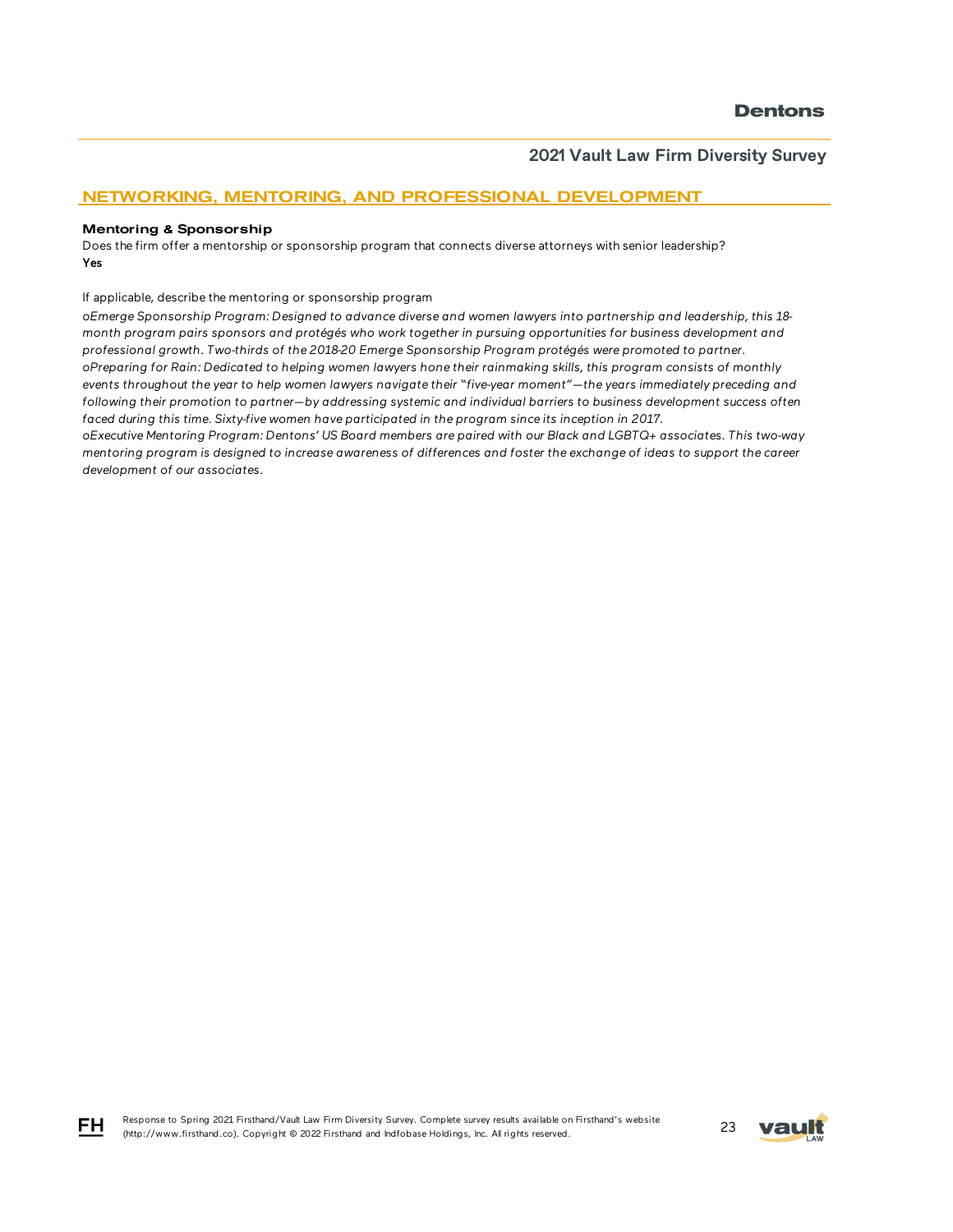#### Professional Development

Does the firm offer professional development programs specifically for diverse attorneys? Yes

If applicable, elaborate on the professional development programs available to diverse attorneys:

*Our signature professional development programs include the Emerge Sponsorship Program, Preparing for Rain Program and Executive Mentoring Program. Additionally, the Firm hosts various programs throughout the year geared toward career advancement, and business and client development for lawyers at all levels.* 

Response to Spring 2021 Firsthand/Vault Law Firm Diversity Survey. Complete survey results available on Firsthand's website Response to Spring 2021 Firsthand/Vault Law Firm Diversity Survey. Complete survey results available on Firsthand's website<br>(http://www.firsthand.co). Copyright © 2022 Firsthand and Indfobase Holdings, Inc. All rights rese



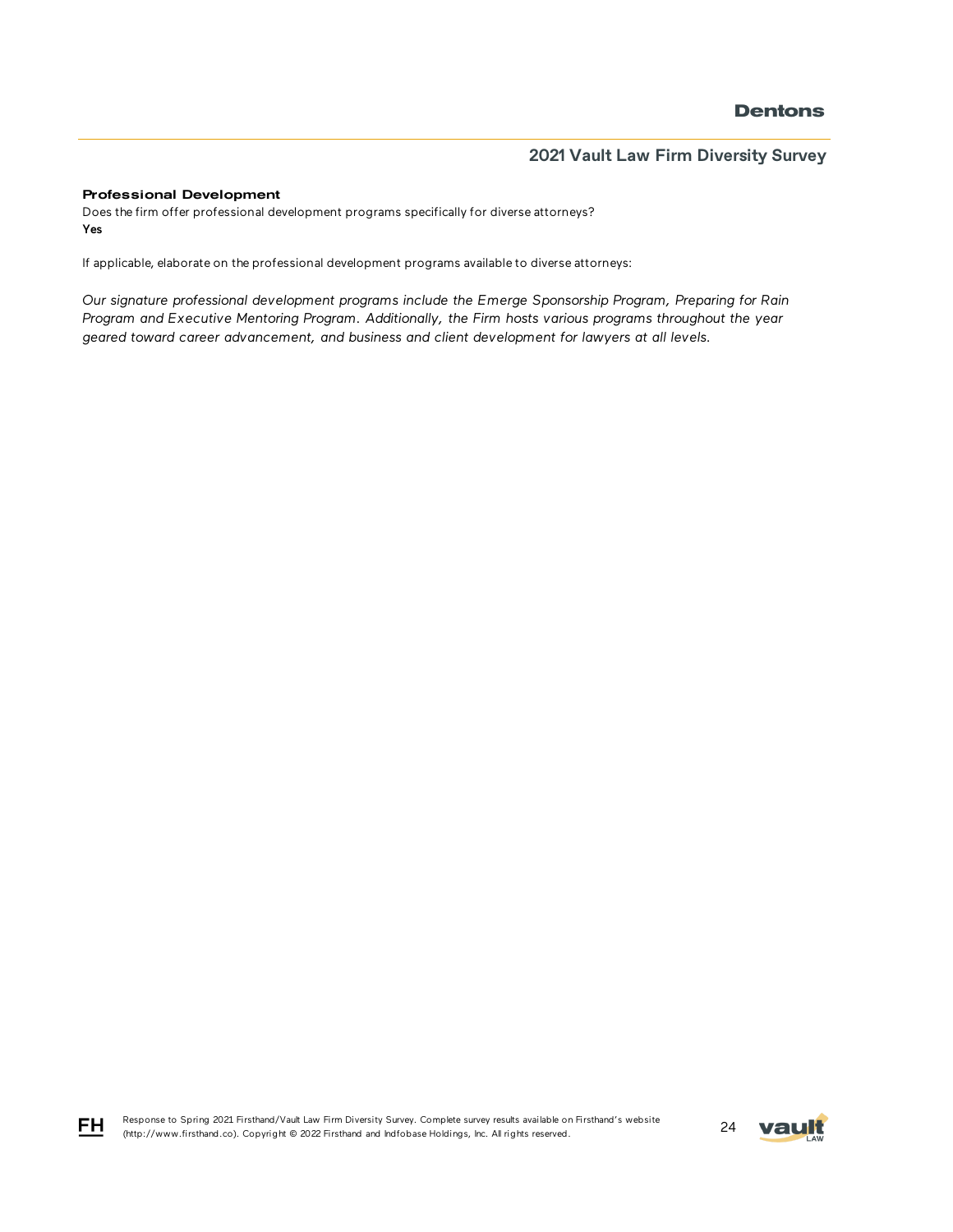### **2021 Vault Law Firm Diversity Survey**

#### Work Allocation

Does the firm monitor work distribution to ensure that diverse attorneys have equal access to quality assignments and significant client matters?

Yes

Describe how the firm monitors work distribution

*Dentons Practice Group Diversity Partner Initiative integrates diversity and inclusion at the practice group level to*  enhance the work allocation process, distribution of client development opportunities, and talent pipeline. The *initiative was launched to ensure that our diversity and inclusion priorities are part of each practice's day-to-day activities, including staffing, recruiting, pitching, and mentoring. Firm leadership also works closely with practice group leaders and practice group diversity partners to ensure that the work allocation process is equitable and that all lawyers have equal access to meaningful work and client-facing opportunities.*



FH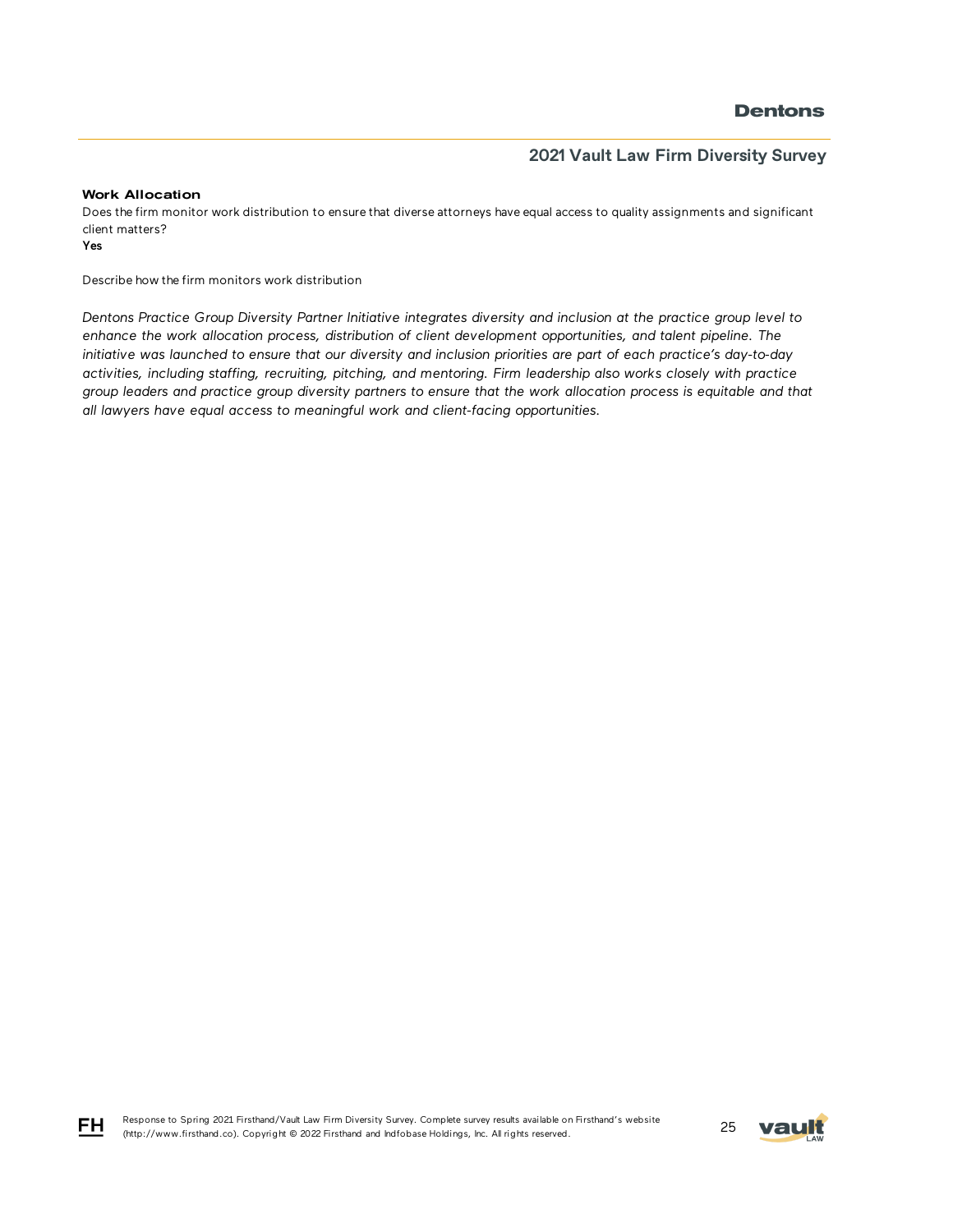#### External Professional & Business Development Opportunities

Does the firm support associate involvement in external activities related to diversity, equity, and inclusion, such as the following?

- Yes Pays for associate membership in diversity bar associations or other affinity organizations
- Yes Sponsors associate participation in diversity, equity, and inclusion conferences
- Yes Supports associate participation in other external DEI-related activities, events, or organizations (please describe):

*The Firm also support diverse associates in participating in highly competitive professional development programs to partnership, such as the Chicago Committee Pathway to Partnership; Leadership Council on Legal Diversity Fellows/Pathfinder Program; and the National Asian Pacific American Bar Association Leadership Advancement Program.* 

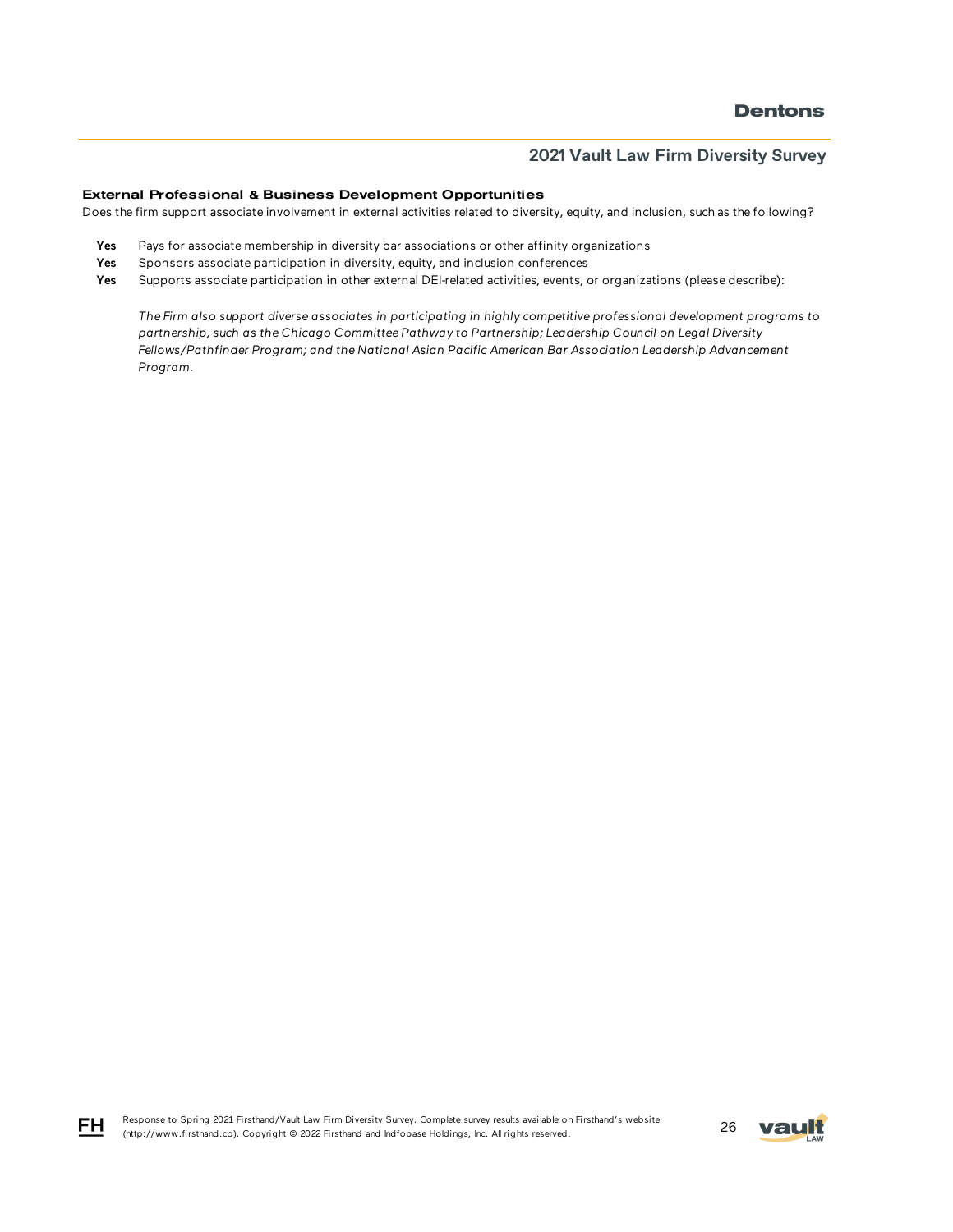### PROMOTION AND ADVANCEMENT

#### Countering Implicit Bias

Has the firm implemented processes to mitigate implicit bias in work allocation, performance reviews, and/or promotions? Yes

If applicable, describe the firm's initiatives to mitigate implicit bias

*The firm has the following processes in place to mitigate implicit bias:*

*1.Offer training programs to evaluators during the review process, including "Advanced Management Skills: Crafting Effective* 

*Reviews and Eliminating Bias" and "Delivering a Clear Message During Associate Reviews"*

*2.Include the Practice Group Diversity Partner in conversations throughout the review process*

*3.Include the Head of Diversity in conversations throughout the review process*

*4.Include a Diversity & Inclusion representative in our Associate Development Committee*

#### Upward Reviews

Does the performance review process include the opportunity for associates to provide anonymous upward reviews? No

If applicable, describe the firm's initiatives to mitigate implicit bias



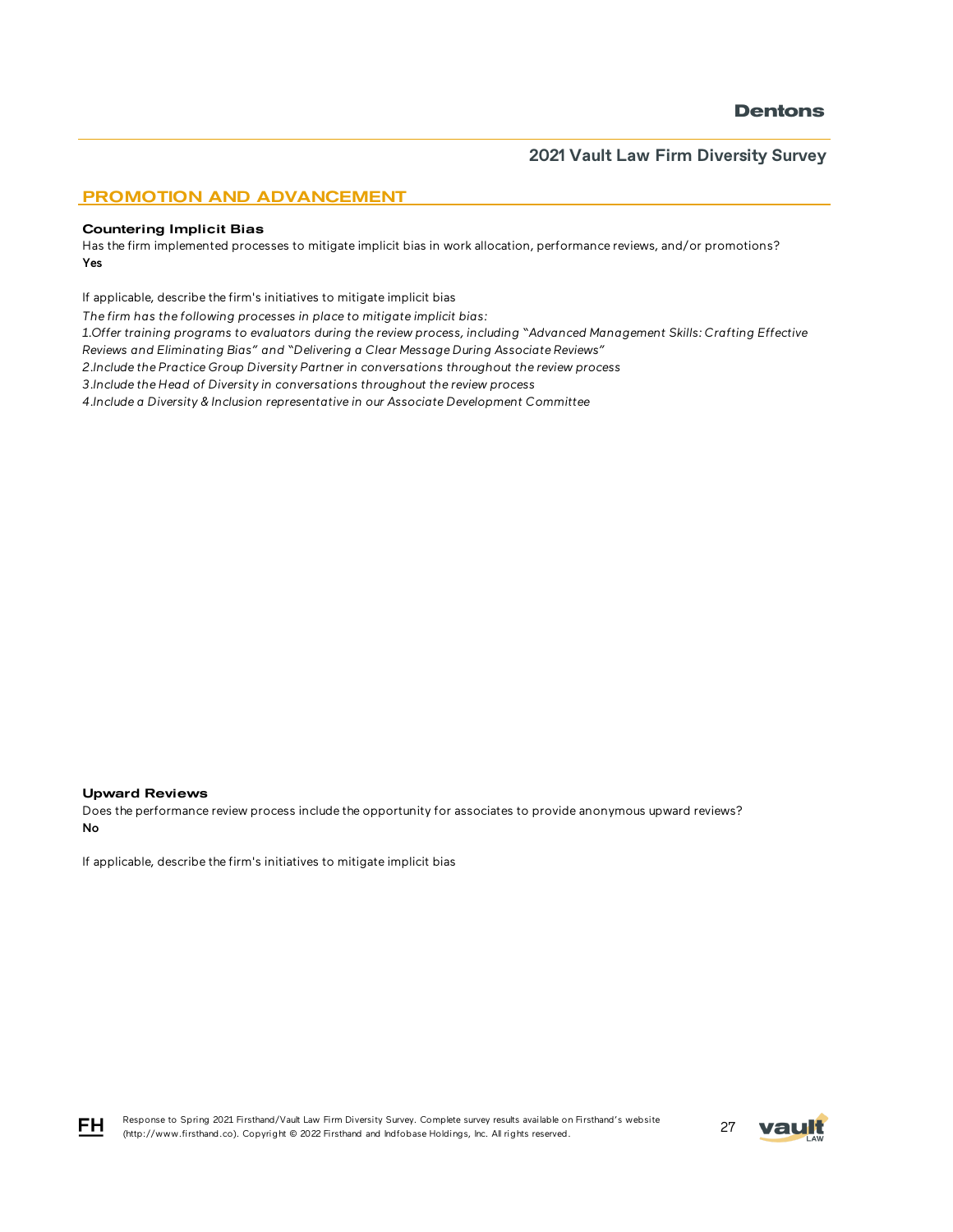### **2021 Vault Law Firm Diversity Survey**

#### Diverse Slate of Candidates

Does the firm employ any of the following measures to ensure that a diverse slate of candidates is considered for promotions, leadership roles, or hiring?

- Yes The firm is Mansfield Certified
- Yes The firm is Mansfield Certified Plus
- Yes The firm is currently participating in the Mansfield Rule certification process administered by Diversity Lab
- No The firm has instituted other formal processes (please describe):

| <b>Multi-tier Partnership</b> |
|-------------------------------|
|                               |

Does the firm have a multi-tiered partnership? Yes

#### Alternatives to Partnership

Does the firm have a multi-tiered partnership? Yes If applicable, describe the alternatives to partnership:

*Counsel arrangements are available to those whose practice is not expected to expand to partner level.*



Response to Spring 2021 Firsthand/Vault Law Firm Diversity Survey. Complete survey results available on Firsthand's website Response to Spring 2021 Firsthand/vault Law Firm Diversity Survey. Complete survey results available on Firsthand's website<br>(http://www.firsthand.co). Copyright © 2022 Firsthand and Indfobase Holdings, Inc. All rights rese

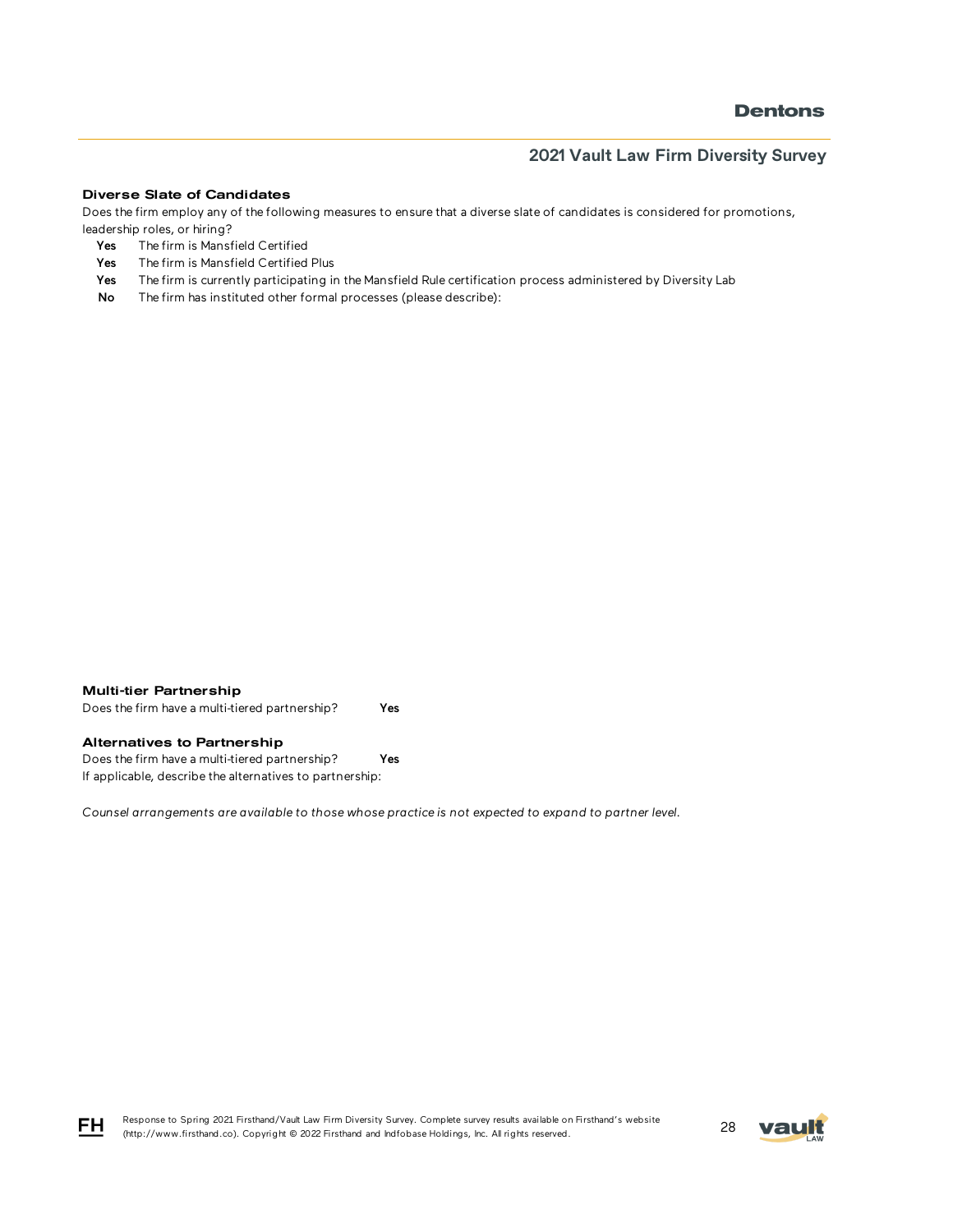#### Homegrown Partners

Please provide the percentage of equity partners at the firm as of December 31, 2020 who started as associates at the firm. 47%

#### Promotions to Partnership

25 Total Number of Attorneys Promoted to Partner in 2020 (includes promotions effective in 2020, not announced in 2020)

| Demographics                              | Men | Women         | Nonbinary | <b>Unknown</b> |
|-------------------------------------------|-----|---------------|-----------|----------------|
| Race / Ethnicity                          | 17  |               |           |                |
| American Indian or Alaska Native          |     |               |           |                |
| Asian                                     |     | $\mathcal{L}$ |           |                |
| Black or African-American                 |     |               |           |                |
| Hispanic or Latinx                        |     |               |           |                |
| Native Hawaiian or Other Pacific Islander |     |               |           |                |
| White                                     | 13  |               |           |                |
| Two or More Races                         |     |               |           |                |
| Other or Unknown                          |     |               |           |                |
| <b>Additional Demographics</b>            |     |               |           |                |
| $LGBTQ+$ Individuals                      |     |               |           |                |
| Individuals with Disabilities             |     |               |           |                |
|                                           |     |               |           |                |

### BILLABLE HOURS AND COMPENSATION

#### Credit for DEI Work

Yes Does the firm provide billable credit for work contributing to diversity, equity, and inclusion efforts (e.g., with respect to recruiting or business development)? Note that this does not include pro bono projects.

If so, how many hours can be applied to the firm's billable hour target?

*Our new Diversity Creditable Hours Policy allows timekeepers to receive up to 50 hours of credit per year for specified diversity and inclusion activities.*

#### Compensation

Are associate salaries lockstep or discretionary? Discretionary



Response to Spring 2021 Firsthand/Vault Law Firm Diversity Survey. Complete survey results available on Firsthand's website Response to Spring 2021 Firsthand/Vault Law Firm Diversity Survey. Complete survey results available on Firsthand's website<br>(http://www.firsthand.co). Copyright © 2022 Firsthand and Indfobase Holdings, Inc. All rights rese

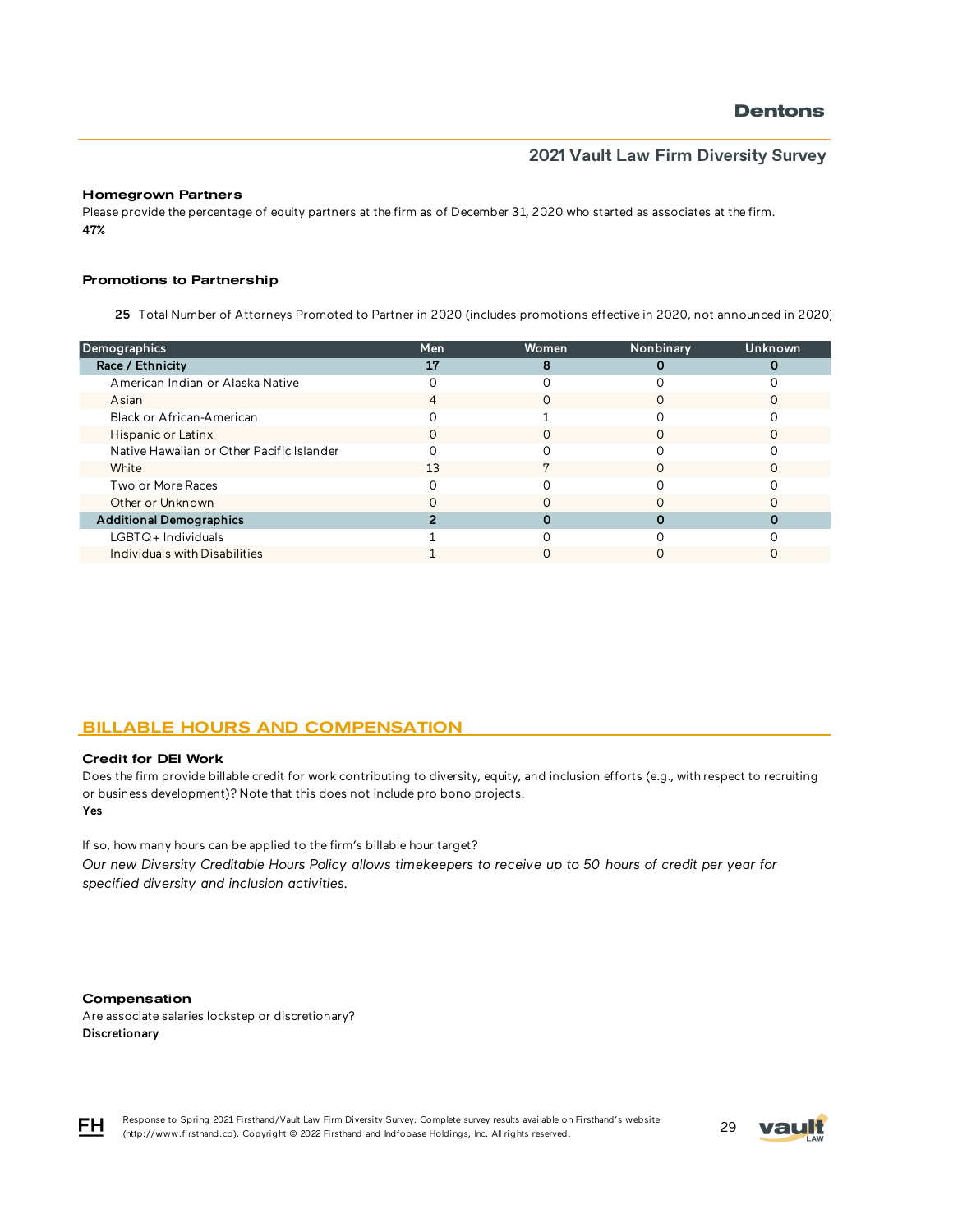**2021 Vault Law Firm Diversity Survey**

Bonuses

Are associate bonuses lockstep or discretionary? Discretionary

If salaries and/or bonuses are discretionary or hybrid: Does the firm publish compensation ranges or actual compensation for each associate?

*The firm does not publish associate compensation ranges.*

Flex-time Policy Does the firm have a formal flex-time policy? Yes

Reduced-hours Policy Does the firm have a formal reduced-hours policy? Yes

#### Partnership Eligibility

Do attorneys who take advantage of the firm's reduced-hours or flex-time options remain eligible for partnership? Yes

Please explain how working an alternative schedule may affect an associate's path to partnership: *Working an alternative schedule does not impact an associate's path to partnership.*

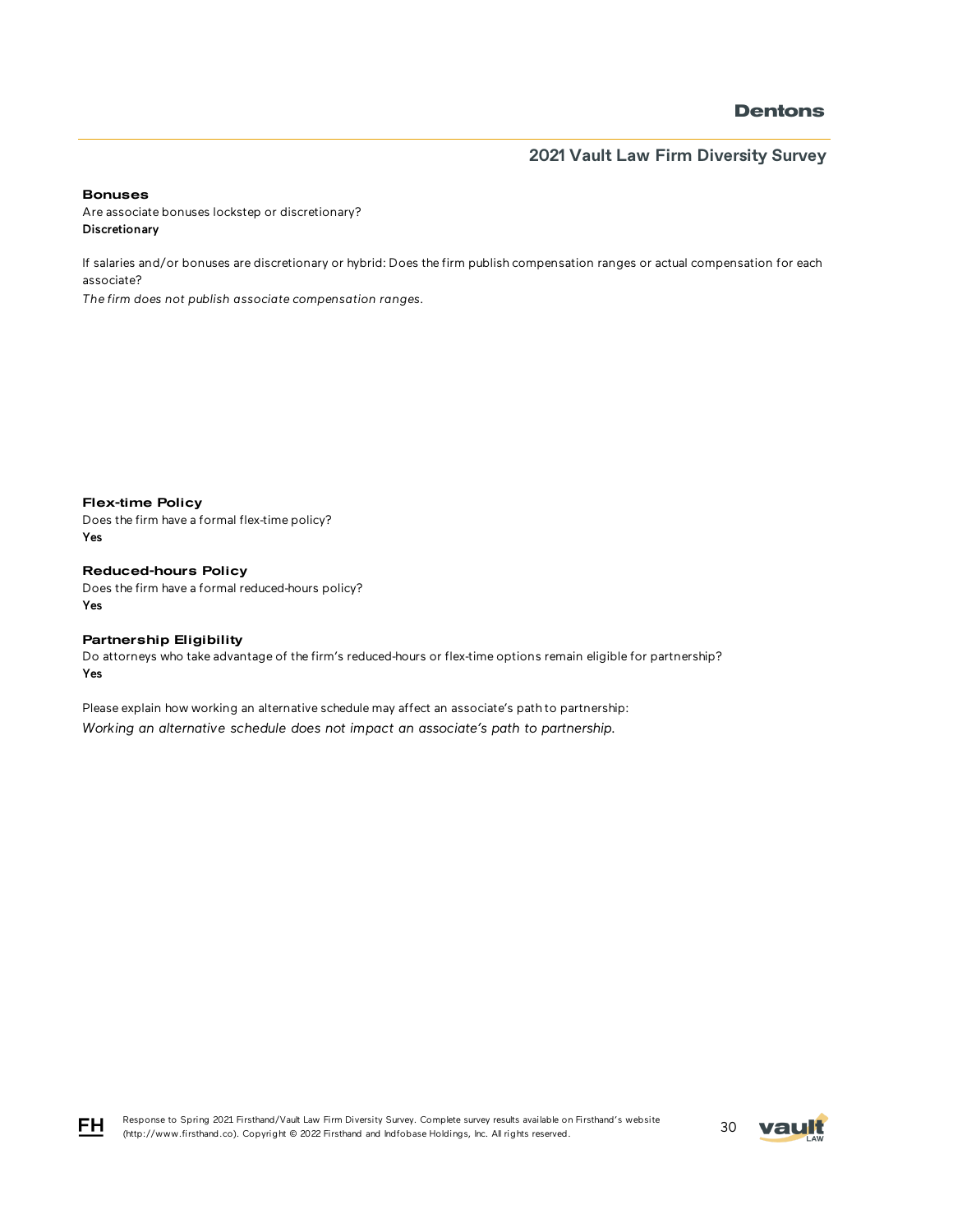# **2021 Vault Law Firm Diversity Survey**

#### Attorneys Working Reduced Hours

60 Total Number of Attorneys Working Reduced Hours

| Attorneys with Reduced-Hours Schedules | Men | Women | Nonbinary | Unknown |
|----------------------------------------|-----|-------|-----------|---------|
| Associates                             |     | 14    |           |         |
| <b>Equity Partners</b>                 |     |       |           |         |
| Non-equity Partners                    |     |       |           |         |
| Counsel / Of Counsel                   |     | 18    |           |         |
| Non-Partner-Track Attorneys            |     |       |           |         |

### WORKING PARENTS

#### Family-planning Resources

Does the firm offer any fertility or family-planning benefits, such as in-vitro fertilization, egg freezing, adoption or surrogacy support? Yes

If applicable, describe the family-planning resources available: *In-vitro fertilization and artificial insemination*





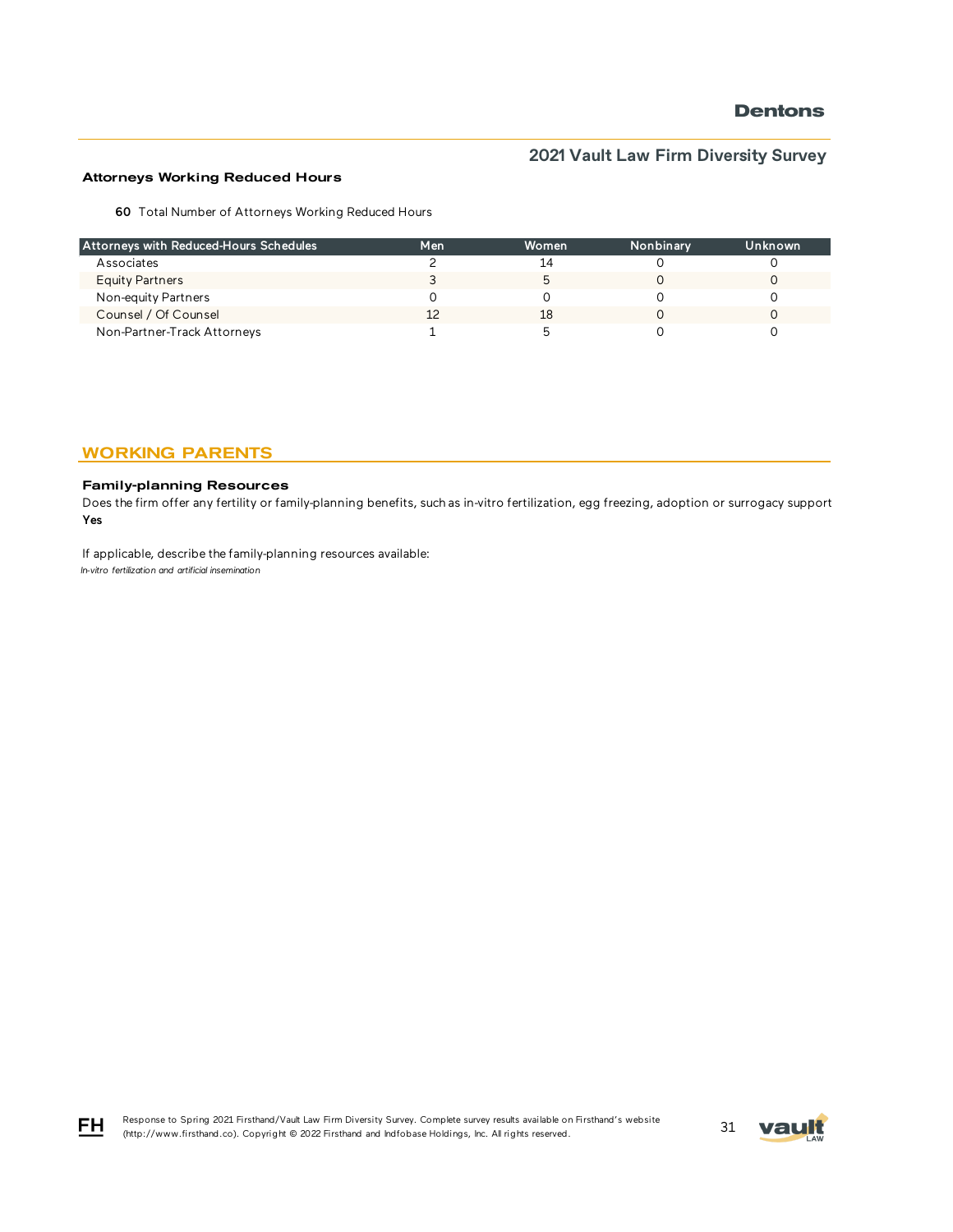**2021 Vault Law Firm Diversity Survey**

#### Parental Leave for Adoption

Does the firm offer parental leave for adoption? Yes

If yes, is the adoption leave gender neutral? Yes

#### Primary & Secondary Caregivers

Does the firm offer parental leave for adoption? No

If yes: In what way does the firm's policy distinguish between primary and secondary caregivers? *N/A*

If yes: How much paid leave is available to primary caregivers? *N/A*

If yes: How much paid leave is available to secondary caregivers? *N/A*

If no: How much paid leave is available to those taking parental leave? *N/A*



FH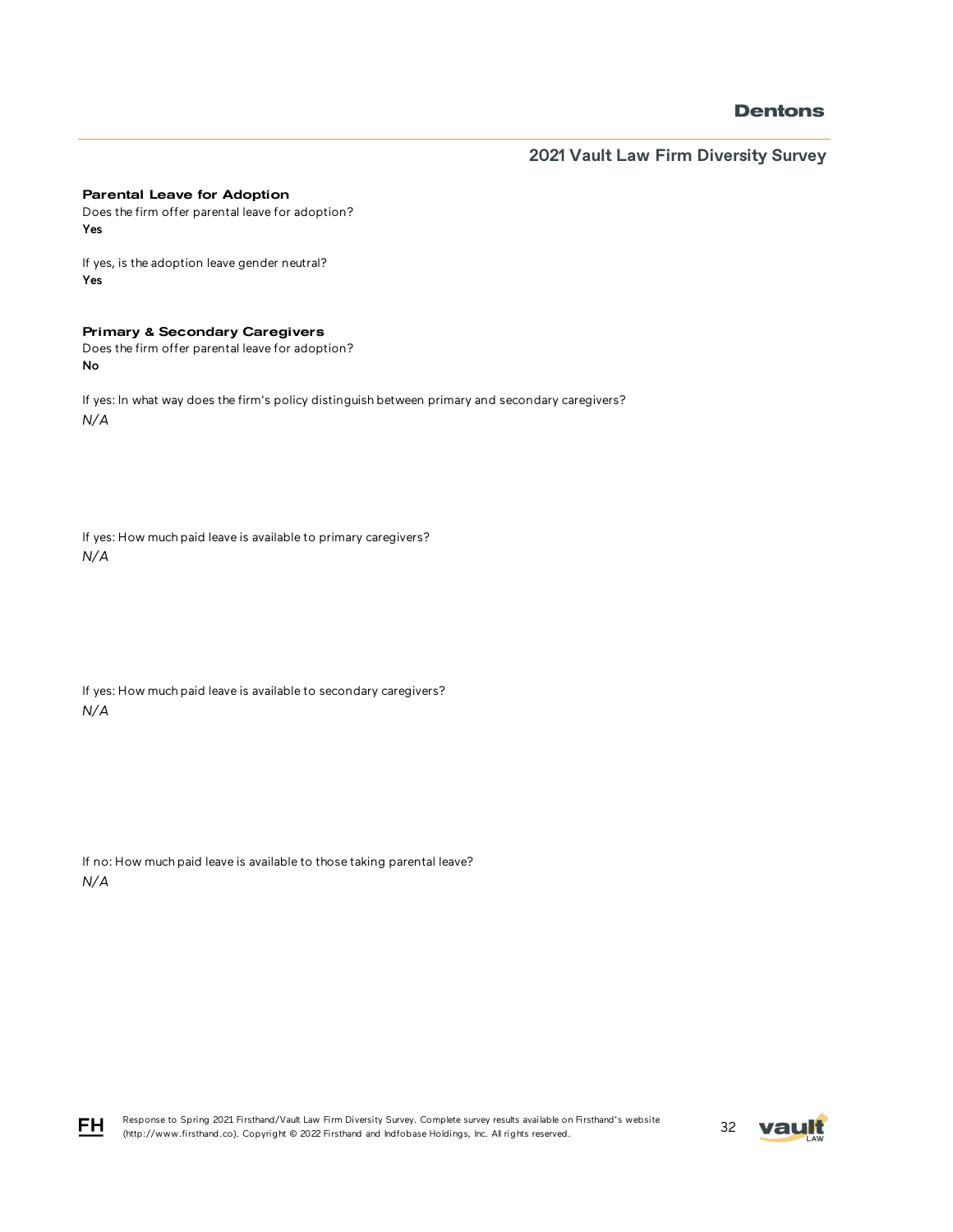# **2021 Vault Law Firm Diversity Survey**

#### Parental Leave Policy

FH

Describe the firm's parental leave policy.

*The Firm offers 26 total weeks of leave (18 weeks 100% paid leave, 8 additional weeks of unpaid leave). This can be taken within first 12 months of birth/adoption*

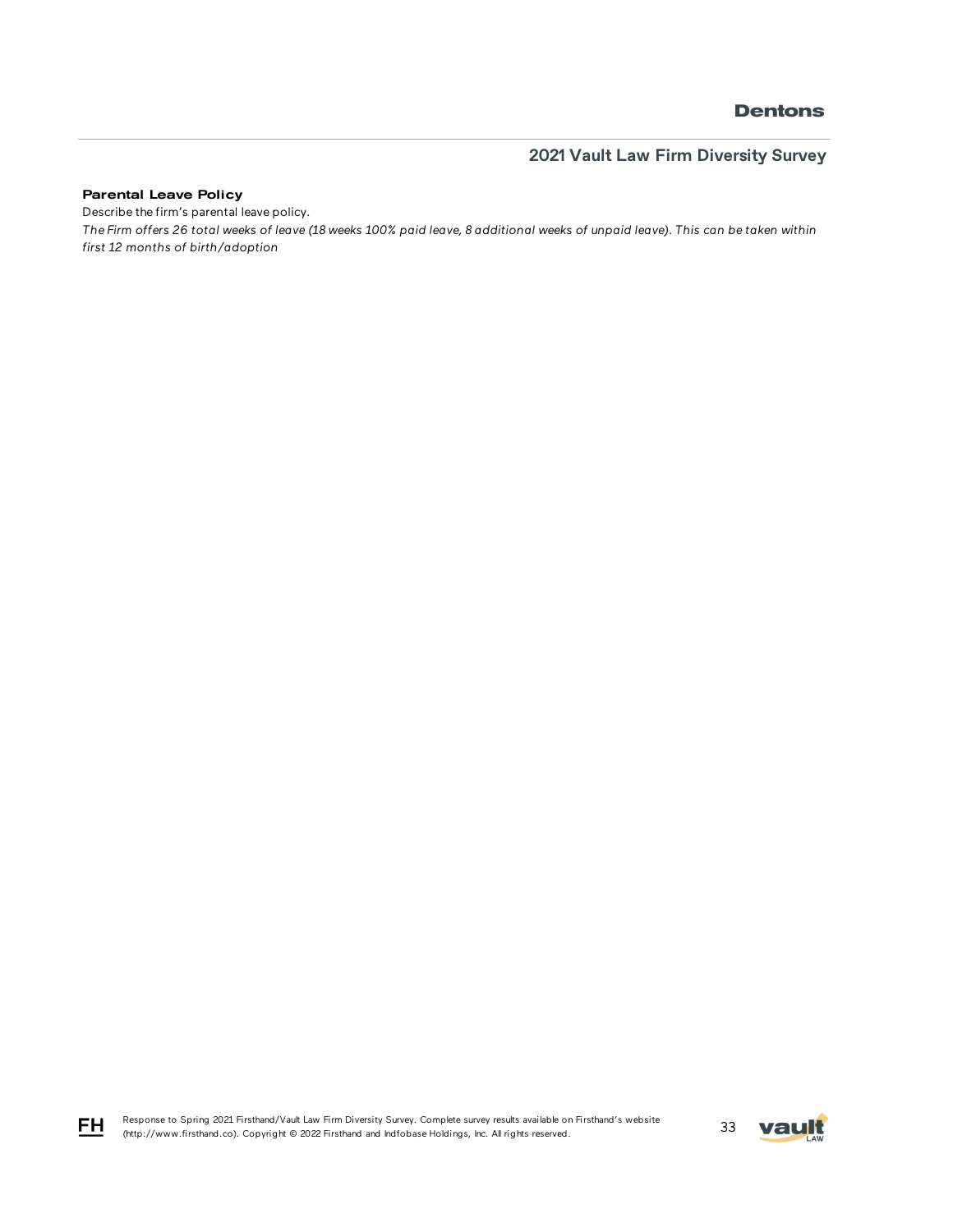#### Support for Parents

What steps has the firm taken to support parents and ensure that their parental status does not adversely affect their opportunities for career advancement?

- Yes Pro rates billable requirements / credit / bonus targets for parents who take leave
- Yes Provides resources for nursing mothers, such as private nursing rooms, breast milk storage, or breast milk shipping
- Yes Offers child care resources, such as onsite day care, back-up child care, etc.
- Yes Provides programs to assist new parents transitioning to leave and/or returning to work after leave (e.g., ramp up/ramp down, flexible hours, Mindful Return)

Feel free to elaborate on the nature of programs and resources the firm makes available to parents.

*We have a New Parent Outreach Program that provides a supportive gift and pairs new parents with a peer parent through the first 6 months after birth/adoption. There is also a Parents and Carers affinity group that gives all professionals an opportunity to connect with others to share their experiences and resources.*



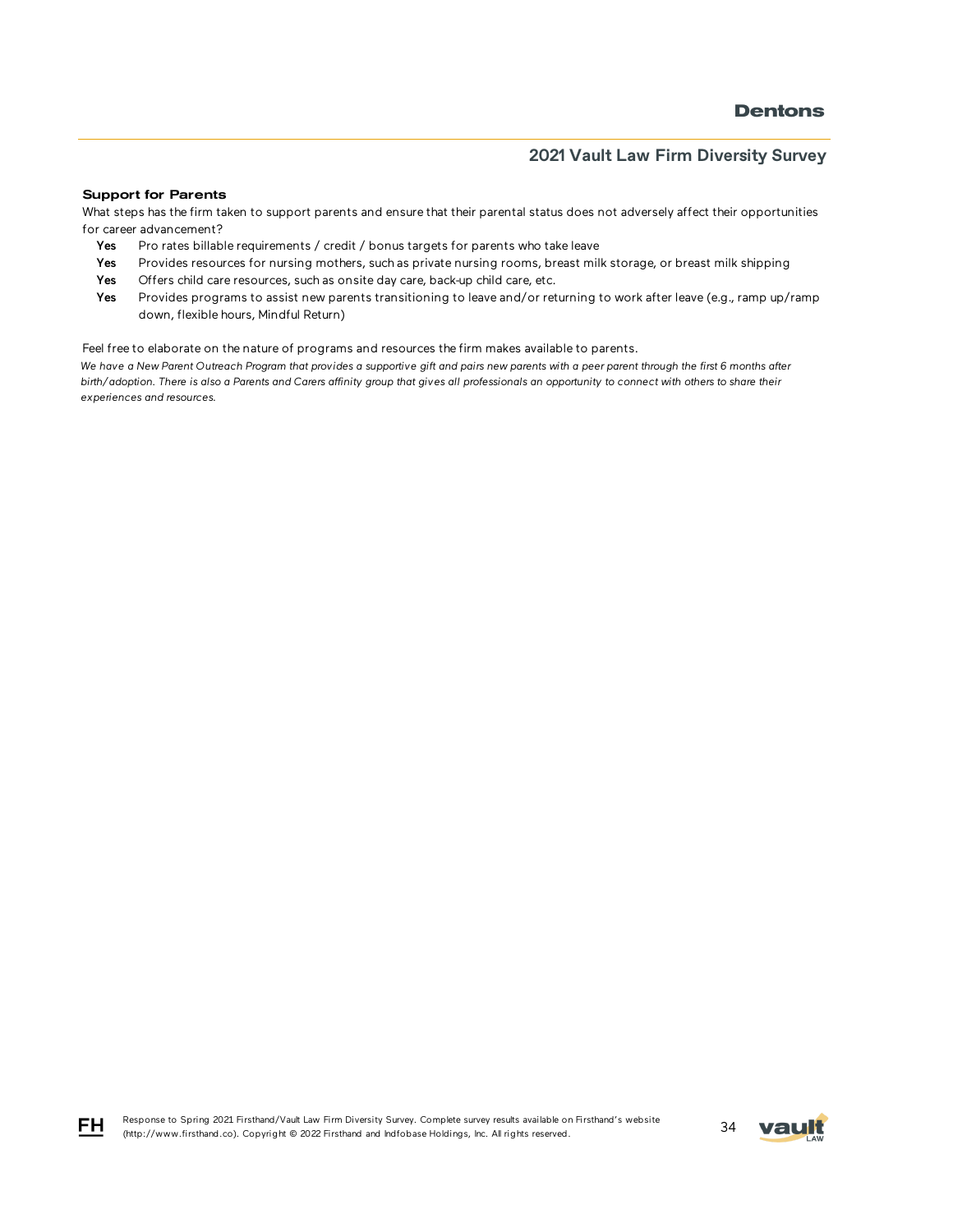#### INCLUSIVENESS AND ACCESSIBILTY

#### Equity in Benefits

Do the firm's health care benefits, family leave, and bereavement leave include same-sex spouses and domestic partners? Yes

#### LGBTQ+ Inclusivity

What steps has the firm taken to create an inclusive environment for transgender and gender non-conforming individuals?

- No Provides gender-neutral restrooms/facilities
- Yes Offers health insurance plans that provide equitable benefits for transgender employees and dependents
- Yes Provides an opportunity for employees to share preferred pronouns
- No Uses gender-neutral pronouns in its policies and materials
- Yes Non-discrimination policy explicitly includes "gender identity and expression" as a protected category
- No Other (please elaborate):

#### Accessibility

What steps has the firm taken to create an inclusive environment for attorneys with disabilities?

- No Has evaluated and addressed issues of accessibility in firm buildings, workspaces, and parking facilities
- Yes Has a clear and well-communicated process for attorneys to request accommodations or raise other workplace concerns
- Yes Non-discrimination policy explicitly includes "disability" as a protected category
- No Other (please elaborate):

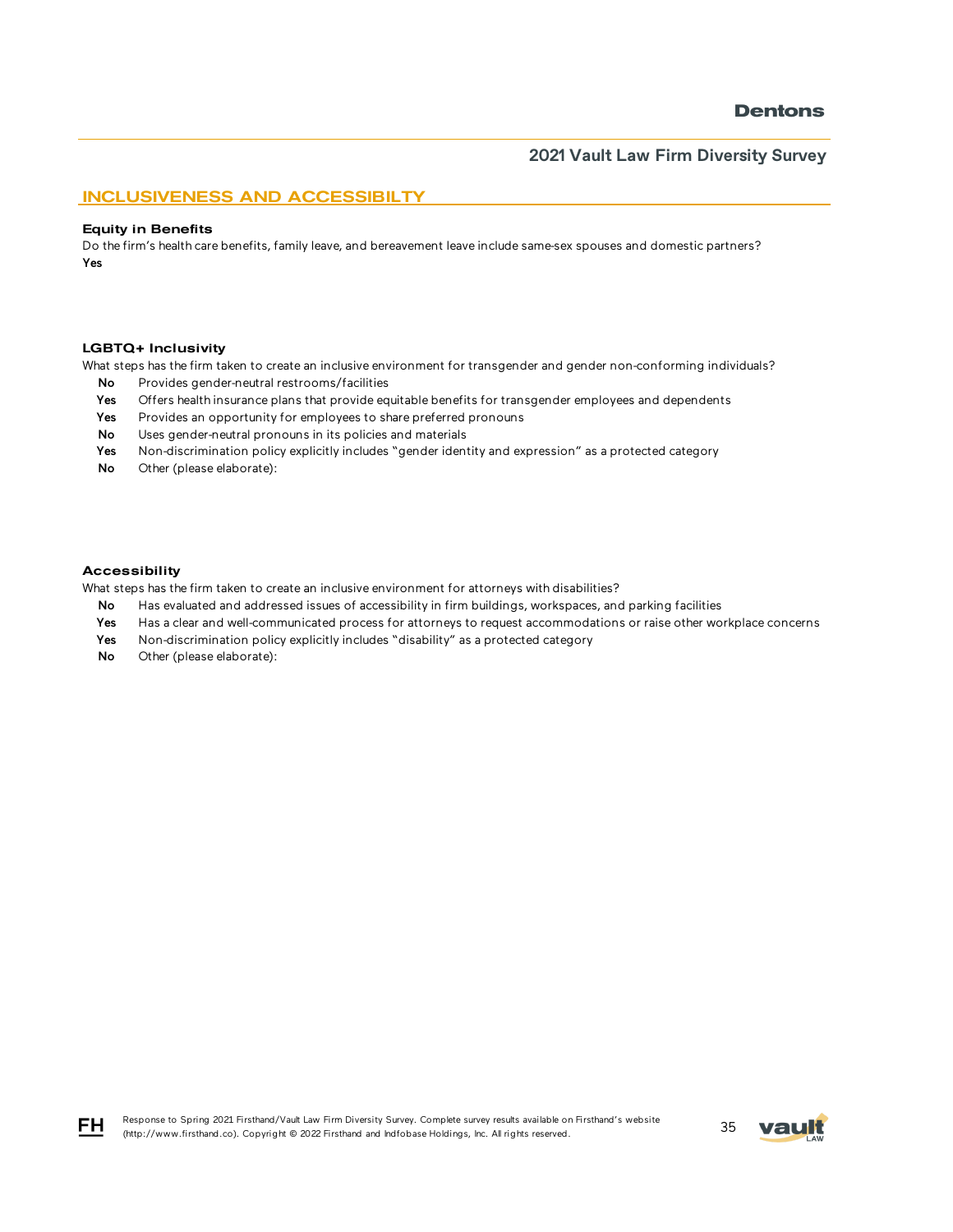### **ATTRITION**

#### Departures among U.S. Associates

0 Total Number of Departures among Associates in 2020:

| Men | Women | Nonbinary | Unknown |
|-----|-------|-----------|---------|
|     |       |           |         |
|     |       |           |         |
|     |       |           |         |
|     |       |           |         |
| O   | Ω     |           |         |
|     |       |           |         |
|     |       |           |         |
|     |       |           |         |
|     |       |           |         |
|     |       |           |         |
|     |       |           |         |
|     |       |           |         |
|     |       |           |         |

#### Departures among U.S. Partners

0 Total Number of Departures among U.S. Partners in 2020:

| Demographics                              | Men | Women | Nonbinary | Unknown |
|-------------------------------------------|-----|-------|-----------|---------|
| Race / Ethnicity                          |     | Ω     |           |         |
| American Indian or Alaska Native          |     |       |           |         |
| Asian                                     |     |       |           |         |
| Black or African-American                 |     |       |           |         |
| Hispanic or Latinx                        |     |       |           |         |
| Native Hawaiian or Other Pacific Islander |     |       |           |         |
| White                                     |     |       |           |         |
| Two or More Races                         |     |       |           |         |
| Other or Unknown                          |     |       |           |         |
| <b>Additional Demographics</b>            |     |       |           |         |
| LGBTQ+Individuals                         |     |       |           |         |
| Individuals with Disabilities             |     |       |           |         |
|                                           |     |       |           |         |



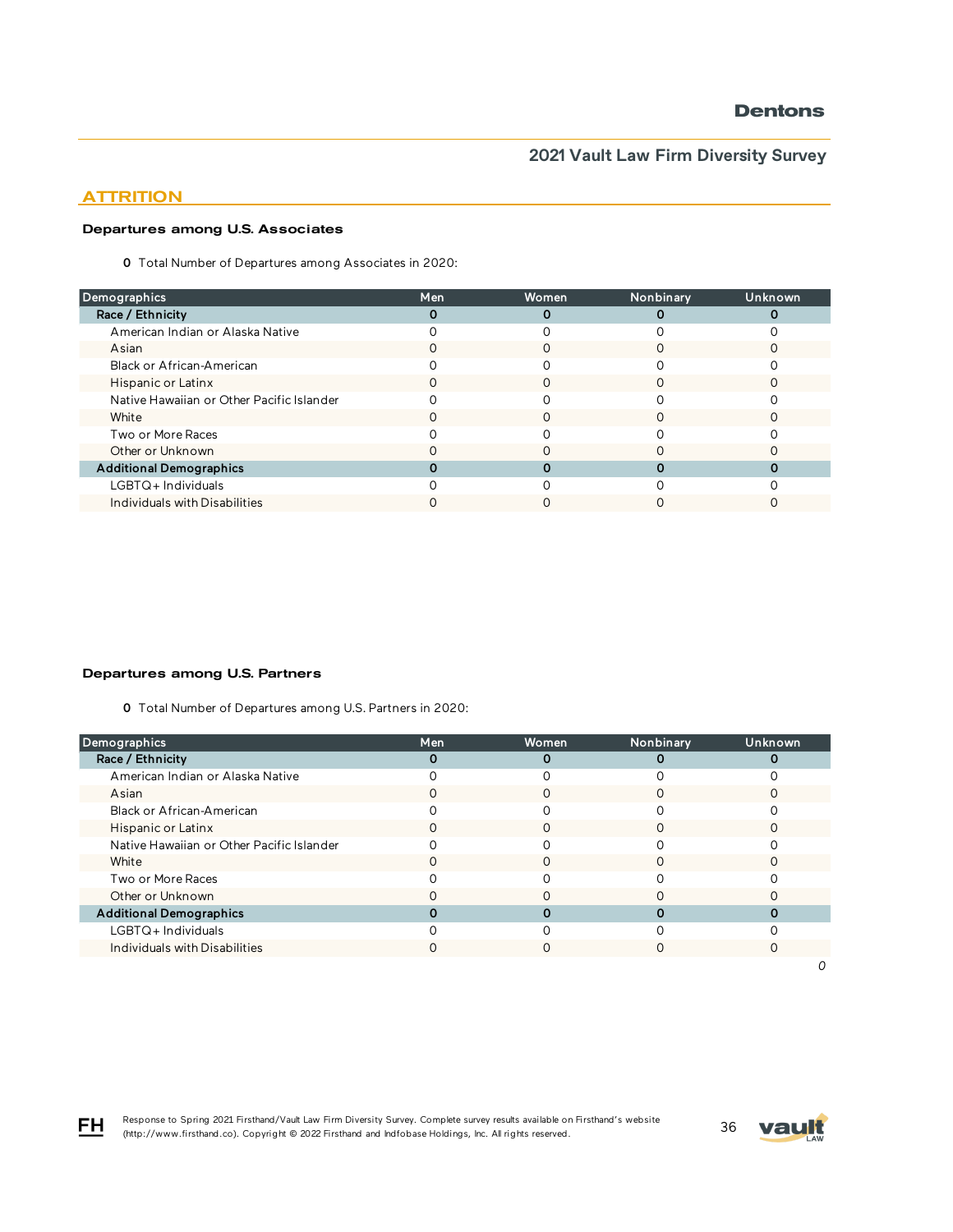# **2021 Vault Law Firm Diversity Survey**

### Departures among U.S. Counsel / Of Counsel and Non-Partner-Track Attorneys

0 Total Number of Departures among U.S. Counsel and Non-Partner-Track Attorneys in 2020

| Demographics                              | Men | Women | Nonbinary | Unknown |
|-------------------------------------------|-----|-------|-----------|---------|
| Race / Ethnicity                          |     |       |           |         |
| American Indian or Alaska Native          |     |       |           |         |
| Asian                                     |     |       |           |         |
| Black or African-American                 |     |       |           |         |
| Hispanic or Latinx                        | 0   | O     |           |         |
| Native Hawaiian or Other Pacific Islander |     |       |           |         |
| White                                     |     |       |           |         |
| Two or More Races                         |     |       |           |         |
| Other or Unknown                          |     |       |           |         |
| <b>Additional Demographics</b>            |     |       |           |         |
| LGBTQ+Individuals                         |     |       |           |         |
| Individuals with Disabilities             |     |       |           |         |

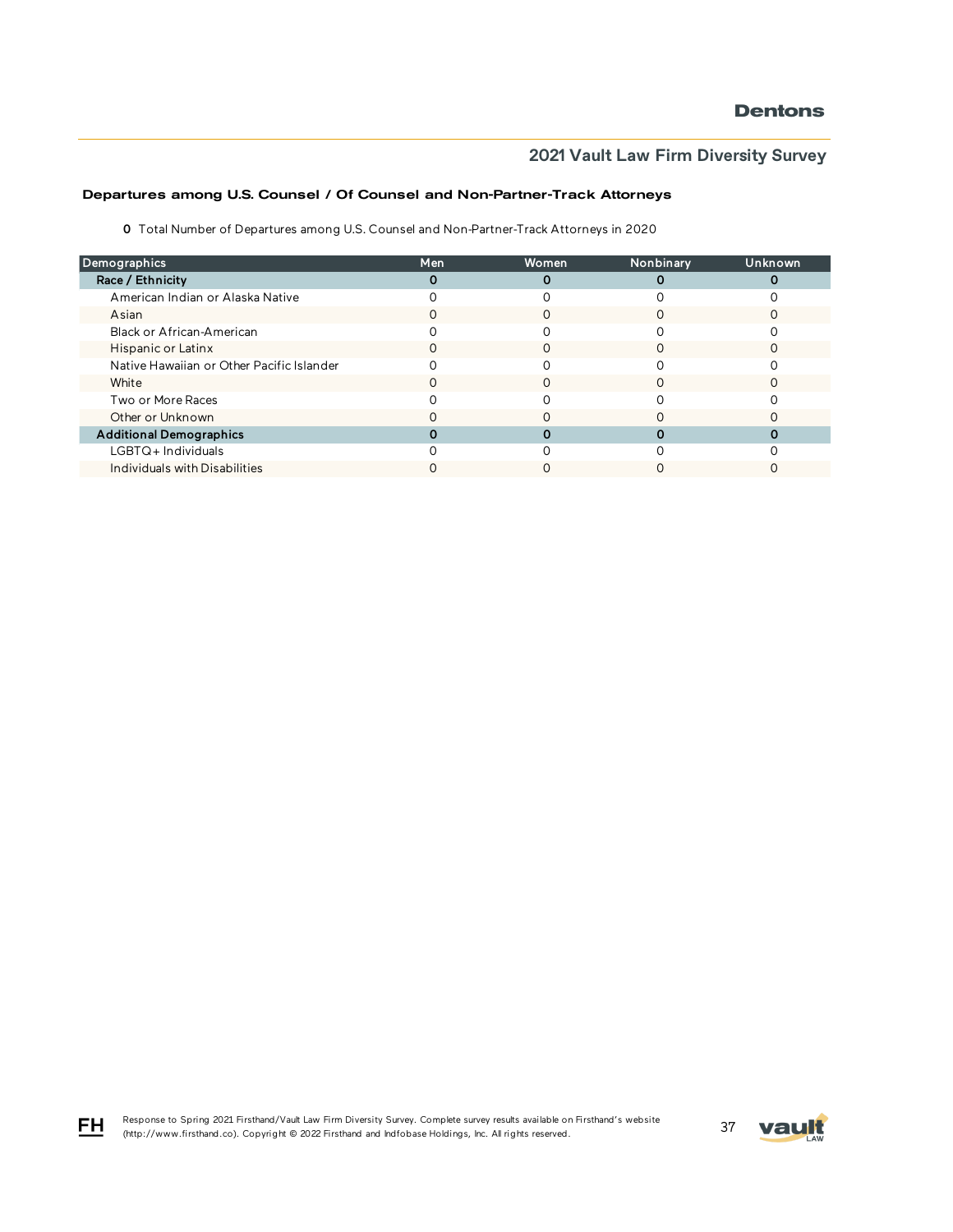### SUCCESSES AND PRIORITIES

#### Top Three Accomplishments

What are the firm's top three accomplishments or areas in which the firm has had its greatest success with respect to fostering diversity, equity, and inclusion within the firm?

#1

*Among the many accomplishments in fostering diversity and inclusion within the Firm, our top three are:*

*Executive Mentoring Program: In our focus to promote, develop and retain diverse lawyers, the Firm offers three*  signature professional development programs to advance women and diverse talent. We are proud of the launch of *our third signature program, Executive Mentoring Program. The Program is designed to promote, mentor and retain Black and LGBTQ+ associates in this two way mentoring program with Dentons US Board members.* 



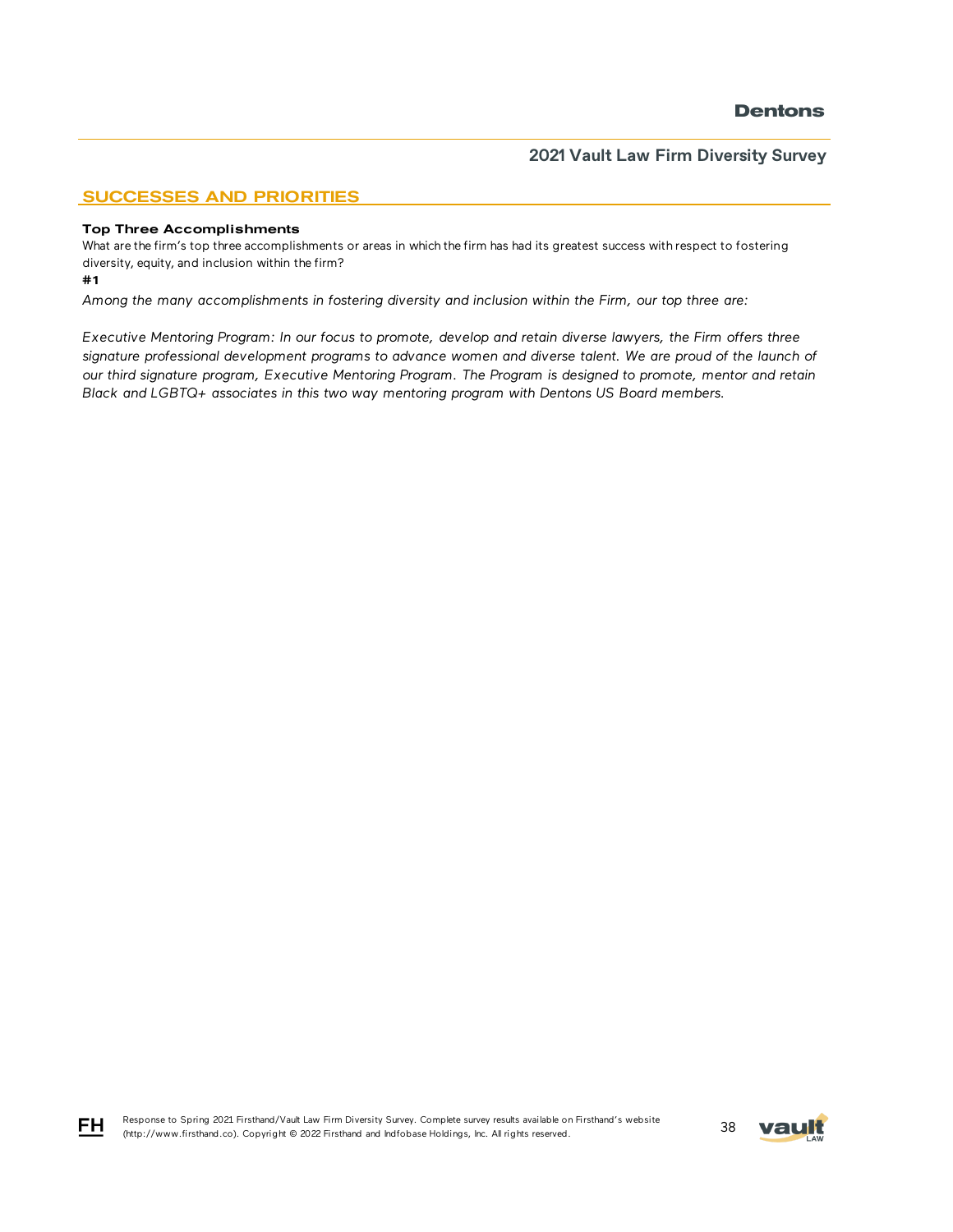### **2021 Vault Law Firm Diversity Survey**

#### Top Three Accomplishments

What are the firm's top three accomplishments or areas in which the firm has had its greatest success with respect to fostering diversity, equity, and inclusion within the firm?

#### #2

FH

*Listening Sessions: As part of the Firm's Initiative for Racial Equity, Dentons hosted twenty listening sessions across all US offices to allow employees to share their thoughts and experiences on important topics surrounding racial injustice. The feedback collected during these sessions led to new programs and initiatives, like our Allyship and A Fresh Start Initiative described below.* 

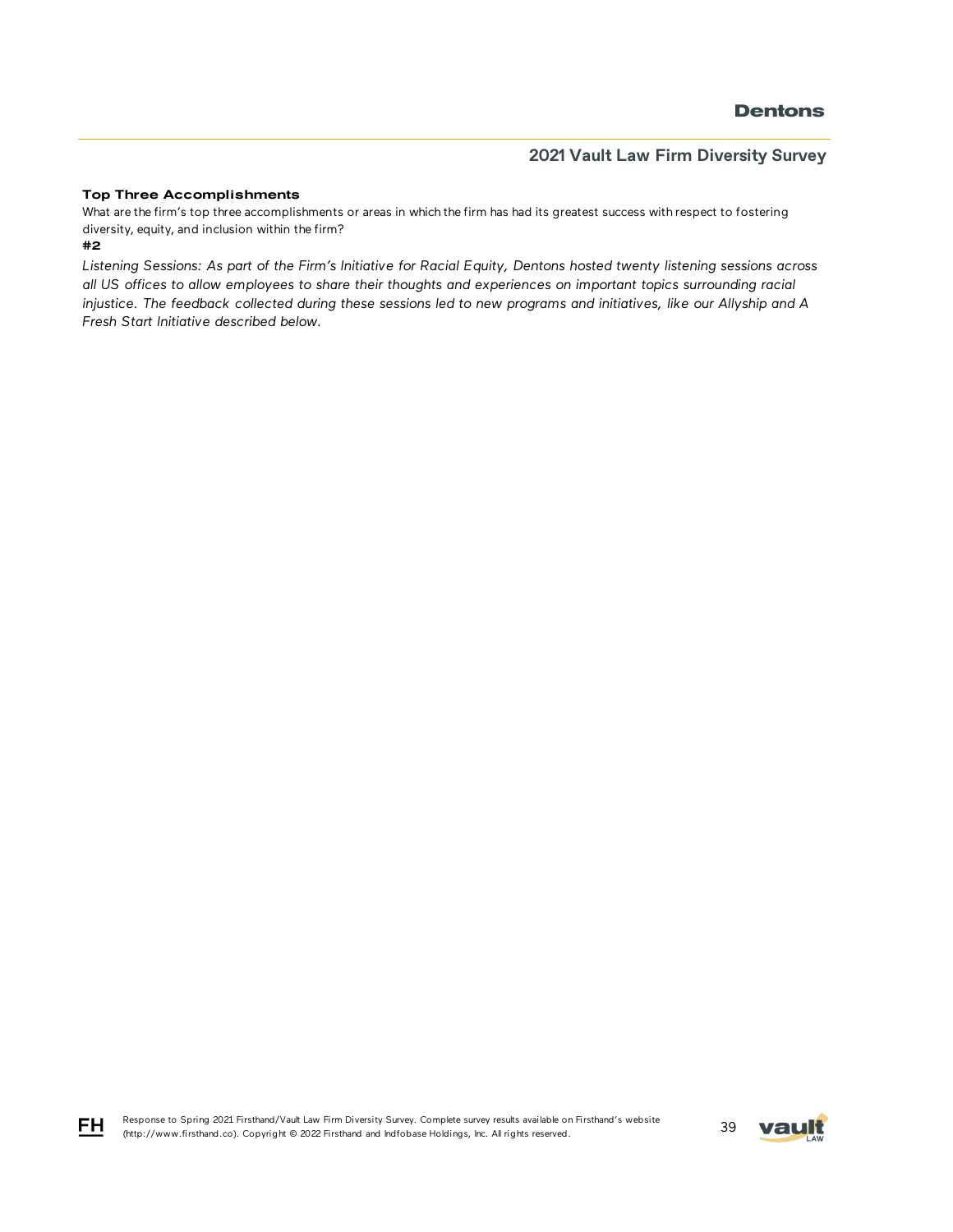#### Top Three Accomplishments

#3 What are the firm's top three accomplishments or areas in which the firm has had its greatest success with respect to fostering diversity, equity, and inclusion within the firm?

*Affinity Group Expansion: In our effort to expand diversity and inclusion across the entire Firm, we have expanded all seven affinity groups to include lawyers, professionals, and staff. The Firm's affinity groups serve as ways to network, participate in business and professional development and foster inclusive conversations and strategic input on Firm strategy. One affinity group leader from each group also serves on the Firm's D&I Committee driving change through the five work streams reflected from the Strategic Plan.* 



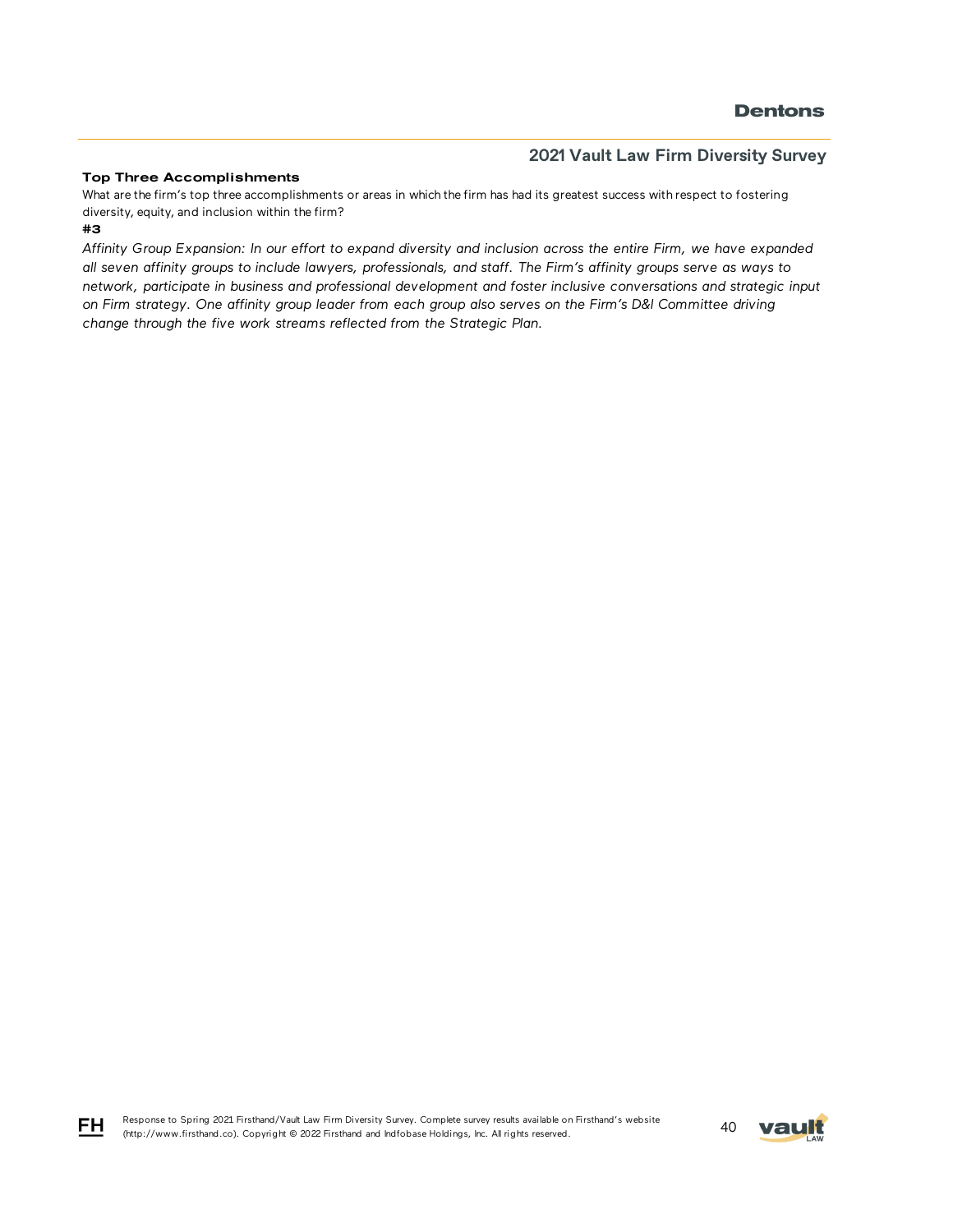#### Top Three Priorities

What are the firm's top three priorities for advancing diversity, equity, and inclusion within the firm moving forward?

#1

*In alignment with our Diversity and Inclusion Strategic Plan, the Firm is prioritizing the following diversity and inclusion initiatives to drive us forward:* 

*Allyship Initiative: Following Dentons Global "2020 Year of the Ally" Campaign, the Firm launched the Allyship Initiative to connect, educate and create a safe space for all partners and employees to help build a more diverse and inclusive workforce. Through this initiative, all colleagues, including lawyers, professionals and staff are invited*  to participate in monthly educational discussions to activate Allyship and further diversity and inclusion within our *Firm and beyond.*



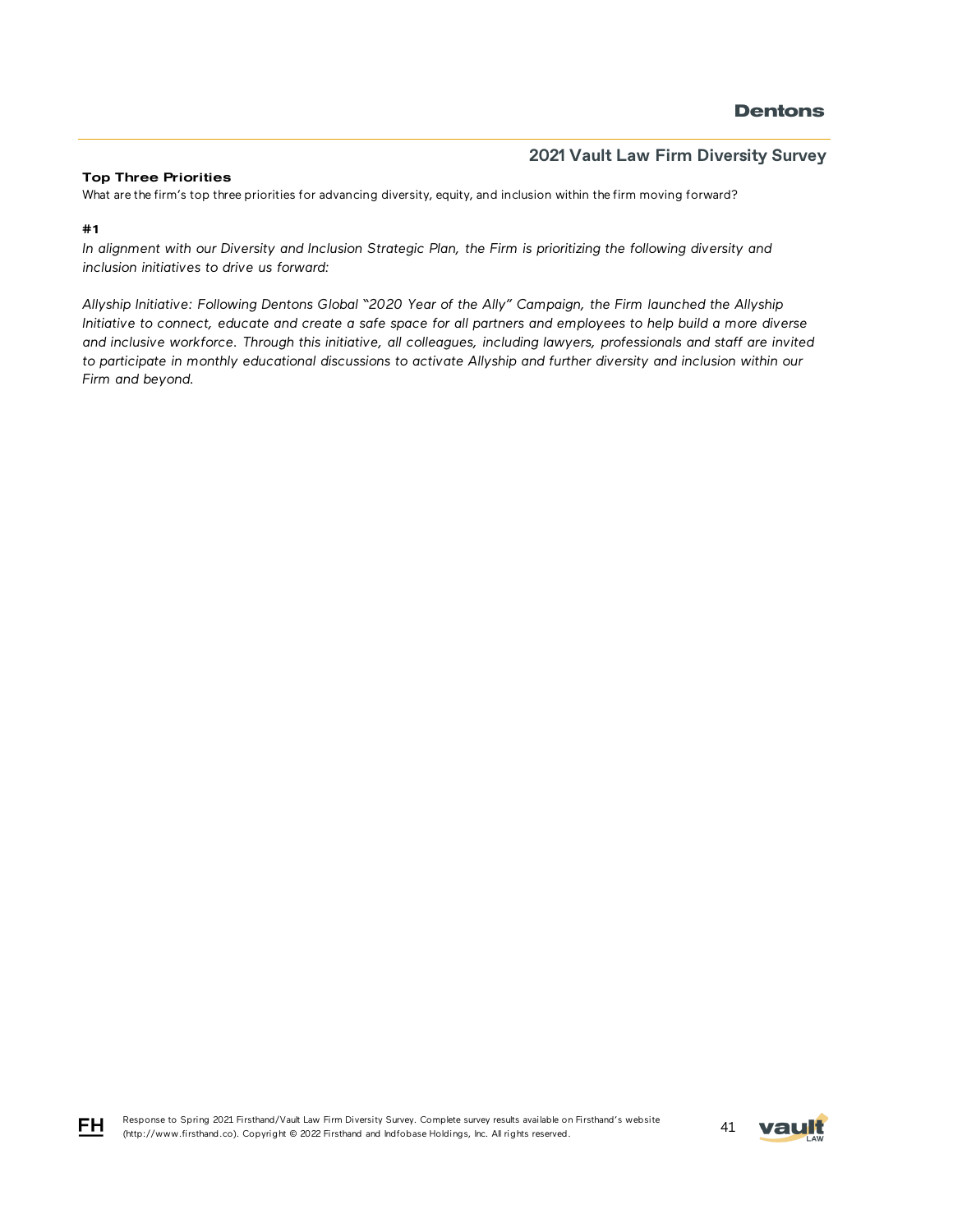### **2021 Vault Law Firm Diversity Survey**

#### Top Three Priorities

What are the firm's top three priorities for advancing diversity, equity, and inclusion within the firm moving forward?

### #2

*Revamp of Practice Group Diversity Partner Initiative: Based on feedback from the initial launch of the Practice Group Initiative, we are revamping the program to include specific practice group projects and best practices to enhance the work allocation process, distribution of client development opportunities, and talent pipeline.*



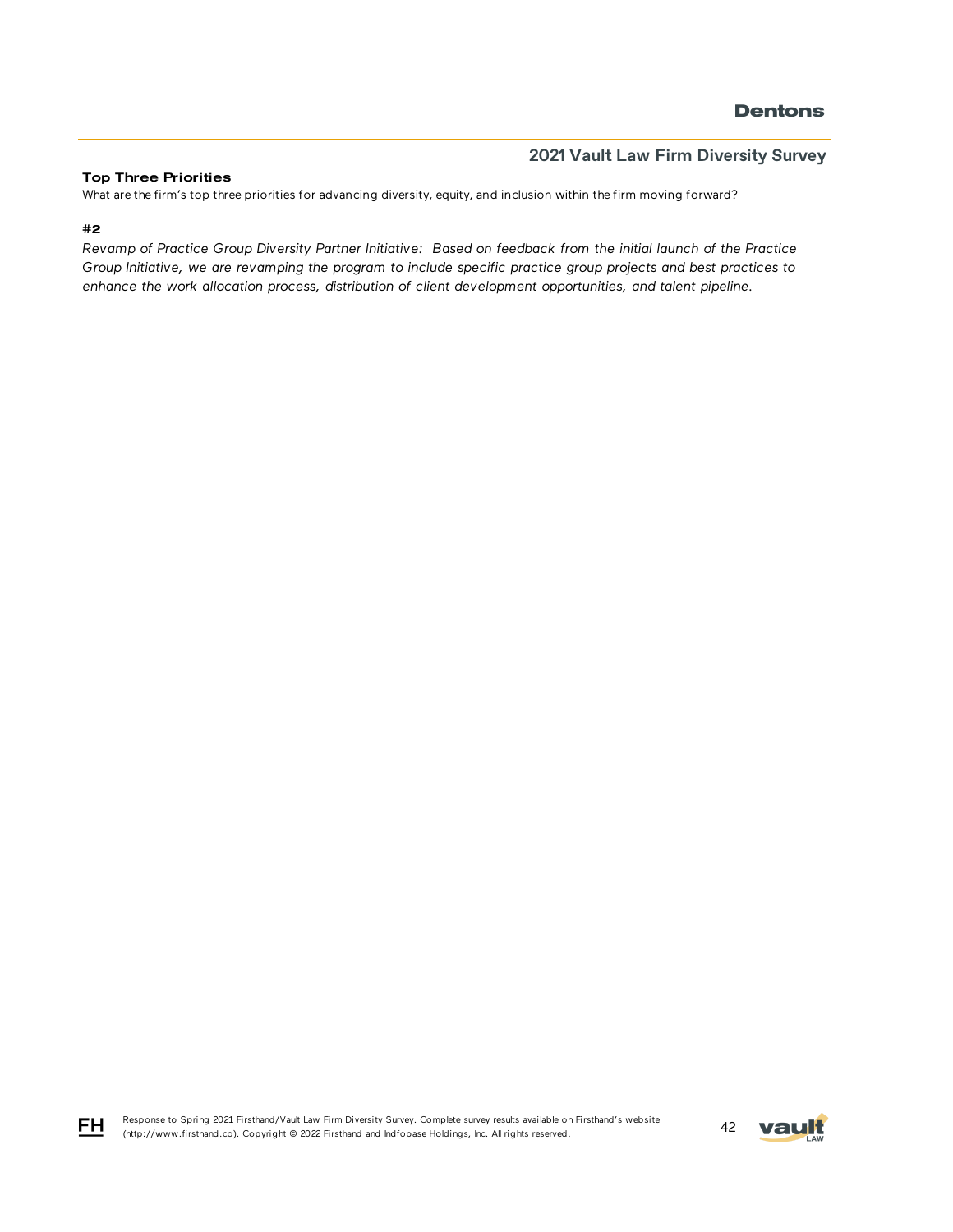#### Top Three Priorities

What are the firm's top three priorities for advancing diversity, equity, and inclusion within the firm moving forward?

#### #3

*A Fresh Start Initiative - As Dentons prepares for the return of colleagues to the office this fall, we are focused on providing training and opportunities to increase cultural awareness and drive inclusive behavior. In continuing our commitment to leading courageous conversation across the Firm about D&I, Dentons is launching A Fresh Start. This new initiative is an experiential learning series for leadership in the Firm to address implicit bias and showcase best practices for inclusive leadership. These sessions will train our leaders to drive inclusive conversations in their day-to-day activity.*